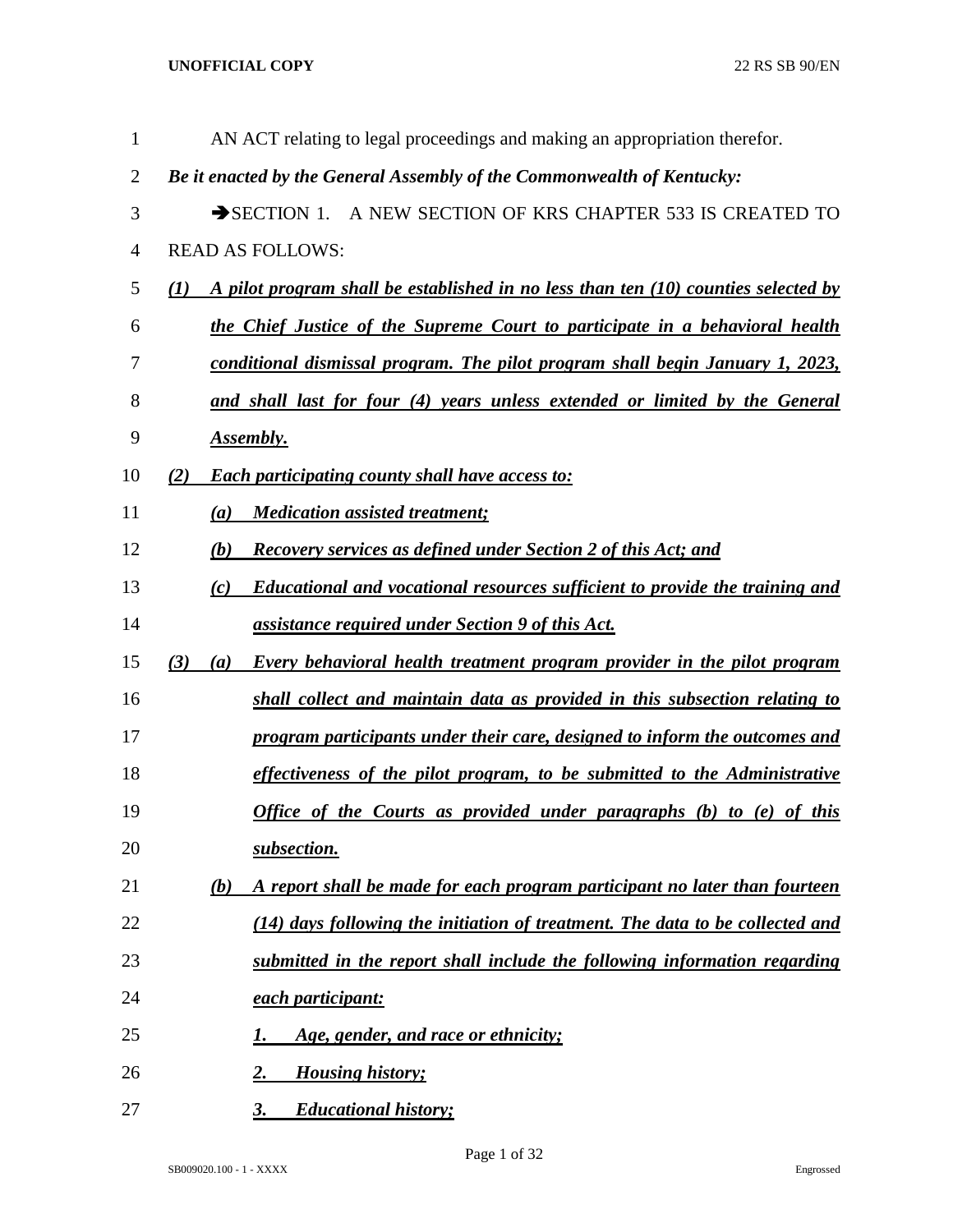| 1  |     | <b>Employment history;</b><br>4.                                                     |
|----|-----|--------------------------------------------------------------------------------------|
| 2  |     | Past involvement in addiction recovery and treatment for a substance<br>5.           |
| 3  |     | <u>use disorder;</u>                                                                 |
| 4  |     | Past treatment for a mental health disorder; and<br>6.                               |
| 5  |     | Criminal history.<br>7.                                                              |
| 6  | (c) | A second report shall be made for each program participant identified in             |
| 7  |     | paragraph (b) of this subsection no later than twenty-eight (28) days after          |
| 8  |     | <u>filing the initial report and shall provide the progression of the program</u>    |
| 9  |     | <i><u><b>participant including but not limited to:</b></u></i>                       |
| 10 |     | Continuation in the program;<br>1.                                                   |
| 11 |     | The status and type of recommended treatment;<br>2.                                  |
| 12 |     | <b>Employment or job training;</b><br>3.                                             |
| 13 |     | <b>The status and type of educational training;</b><br>4.                            |
| 14 |     | 5.<br><b>Housing status;</b>                                                         |
| 15 |     | 6.<br>Any other information the program provider determines may assist in            |
| 16 |     | <u>evaluation of the pilot program; and</u>                                          |
| 17 |     | If the participant has been discharged from the program due to an<br>7.              |
| 18 |     | <i>inability or unwillingness to meet the terms and conditions of the</i>            |
| 19 |     | <u>treatment program, including the specific reason for the discharge.</u>           |
| 20 | (d) | <b>Subsequent reports shall be filed on a quarterly basis. The initial quarterly</b> |
| 21 |     | report shall be submitted no later than April 15, 2023, with reports due             |
| 22 |     | thereafter on January 15, April 15, July 15, and October 15 of each year of          |
| 23 |     | the pilot program. The quarterly reports shall include for the reporting             |
| 24 |     | <u>period:</u>                                                                       |
| 25 |     | <b>The information required under paragraph (c) of this subsection as it</b><br>1.   |
| 26 |     | relates to each program participant, including the length of time the                |
| 27 |     | <i>individual has been a program participant;</i>                                    |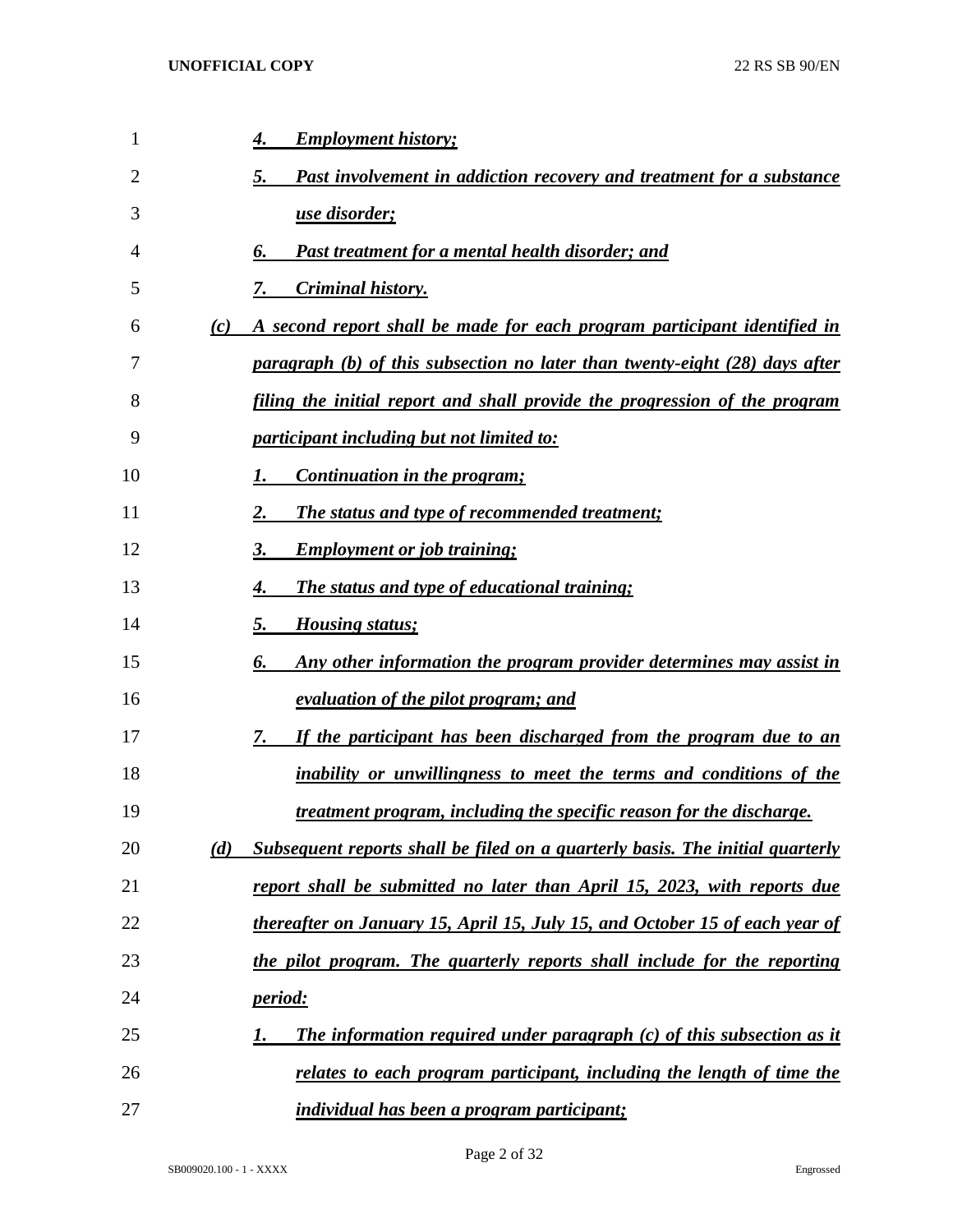| $\mathbf{1}$   |     | The number of clinical assessments performed by the program<br>2.            |
|----------------|-----|------------------------------------------------------------------------------|
| $\overline{2}$ |     | <u>provider;</u>                                                             |
| 3              |     | The total number of individuals participating in the behavioral health<br>3. |
| 4              |     | <u>conditional dismissal program with that provider;</u>                     |
| 5              |     | The number of individuals who remain in compliance with the terms<br>4.      |
| 6              |     | <u>and conditions of the treatment program;</u>                              |
| 7              |     | 5.<br>The number of individuals who have been discharged from the            |
| 8              |     | program due to an inability or unwillingness to meet the terms and           |
| 9              |     | conditions of the treatment program, including the specific reason for       |
| 10             |     | the discharge;                                                               |
| 11             |     | 6.<br>For any individual discharged under subparagraph 5. of this            |
| 12             |     | paragraph, the length of time the individual participated in the             |
| 13             |     | <i>program;</i>                                                              |
| 14             |     | 7.<br>The number of individuals who have been discharged from the            |
| 15             |     | program upon successful completion of the treatment program                  |
| 16             |     | requirements;                                                                |
| 17             |     | The number of individuals who have received medication-assisted<br>8.        |
| 18             |     | treatment and the result of that treatment;                                  |
| 19             |     | 9.<br><b>The number of individuals who have completed a recommended job</b>  |
| 20             |     | skills or job training program; and                                          |
| 21             |     | The number of individuals who have completed a recommended<br>10.            |
| 22             |     | educational component of the program.                                        |
| 23             | (e) | A final report shall be filed for each program participant no later than     |
| 24             |     | thirty (30) days following discharge from the program and shall contain, at  |
| 25             |     | <u>a minimum, the following information:</u>                                 |
| 26             |     | If the discharge from the program was due to an inability or<br>1.           |
| 27             |     | unwillingness to meet the terms and conditions of the treatment              |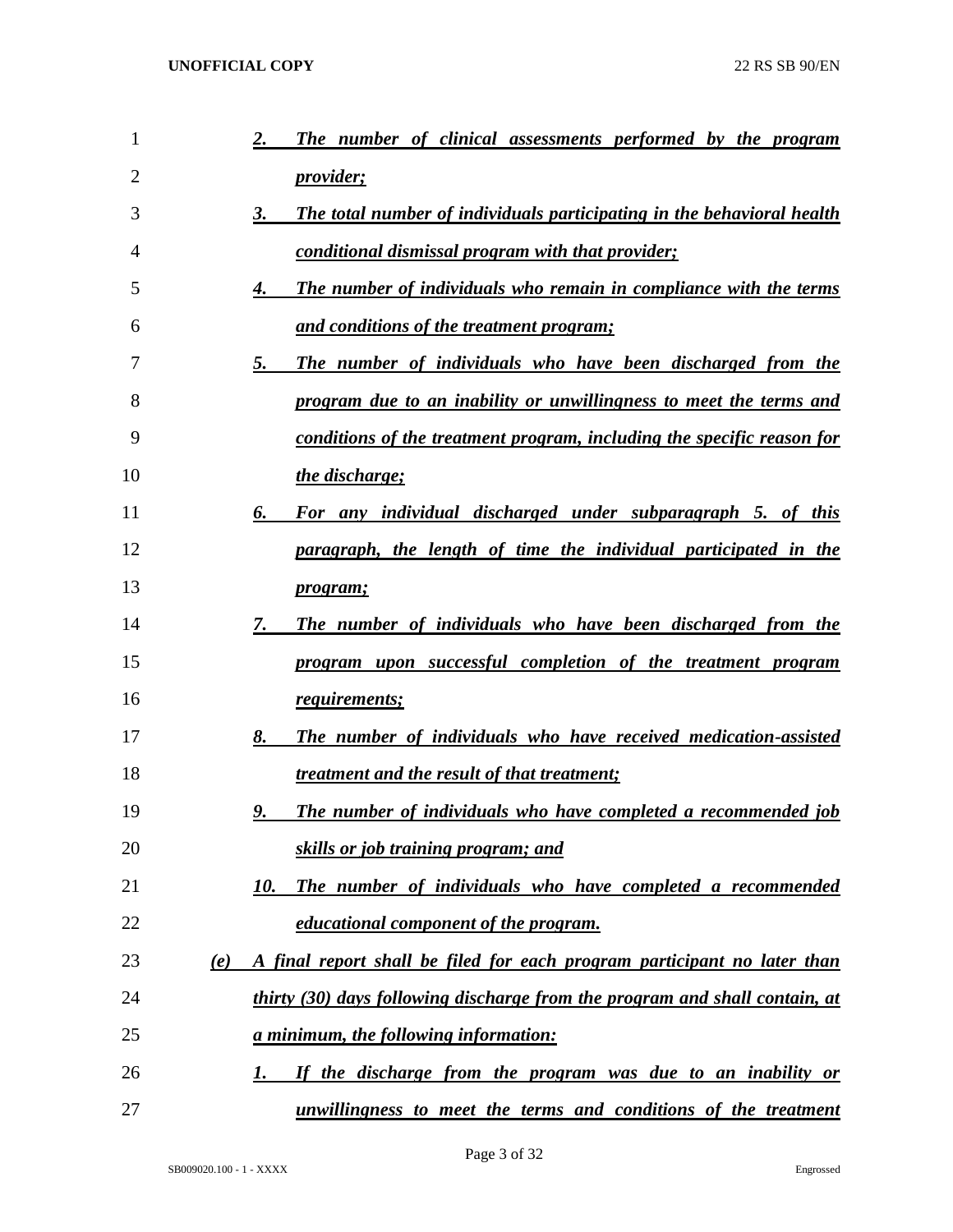| 1  | <i>program the:</i>                                                                          |
|----|----------------------------------------------------------------------------------------------|
| 2  | <b>Specific reason for the discharge;</b><br>a.                                              |
| 3  | $\bm{b}$ .<br><b>Length of time the individual participated in the program;</b>              |
| 4  | <b>Goals met during the participation period;</b><br>c.                                      |
| 5  | $\boldsymbol{d}$ .<br><b>Identified barriers to completion of the program, if known; and</b> |
| 6  | <b>Recommended adjustments to the behavioral health conditional</b><br>e.                    |
| 7  | dismissal program that could provide a greater probability of                                |
| 8  | successful completion to similar participants; and                                           |
| 9  | 2.<br>If the discharge from the program occurred upon successful                             |
| 10 | <u>completion of the program requirements:</u>                                               |
| 11 | <b>The length of time the individual participated in the program;</b><br>a.                  |
| 12 | $\boldsymbol{b}$ .<br>A summary of the specific programs completed and goals                 |
| 13 | <i>attained by the participant;</i>                                                          |
| 14 | What continued treatment, if any, is recommended; and<br>c.                                  |
| 15 | $\boldsymbol{d}$ .<br><b>Recommended adjustments to the behavioral health conditional</b>    |
| 16 | dismissal program that could provide greater benefit to similar                              |
| 17 | <i>participants.</i>                                                                         |
| 18 | (4)<br>The attorneys for the Commonwealth participating in the pilot program shall           |
| 19 | submit quarterly reports to the Administrative Office of the Courts. The initial             |
| 20 | <i>quarterly report shall be submitted no later than April 15, 2023, with reports due</i>    |
| 21 | thereafter on January 15, April 15, July 15, and October 15 of each year of the              |
| 22 | pilot program. The quarterly reports shall include for the reporting period:                 |
| 23 | The number of eligible defendants, including the defendant's race,<br>(a)                    |
| 24 | ethnicity, and gender, who were offered participation in the behavioral                      |
| 25 | health conditional dismissal program but declined to participate;                            |
| 26 | The number of eligible defendants, including the defendant's race,<br>(b)                    |
| 27 | ethnicity, and gender, who sought to participate in the program but whose                    |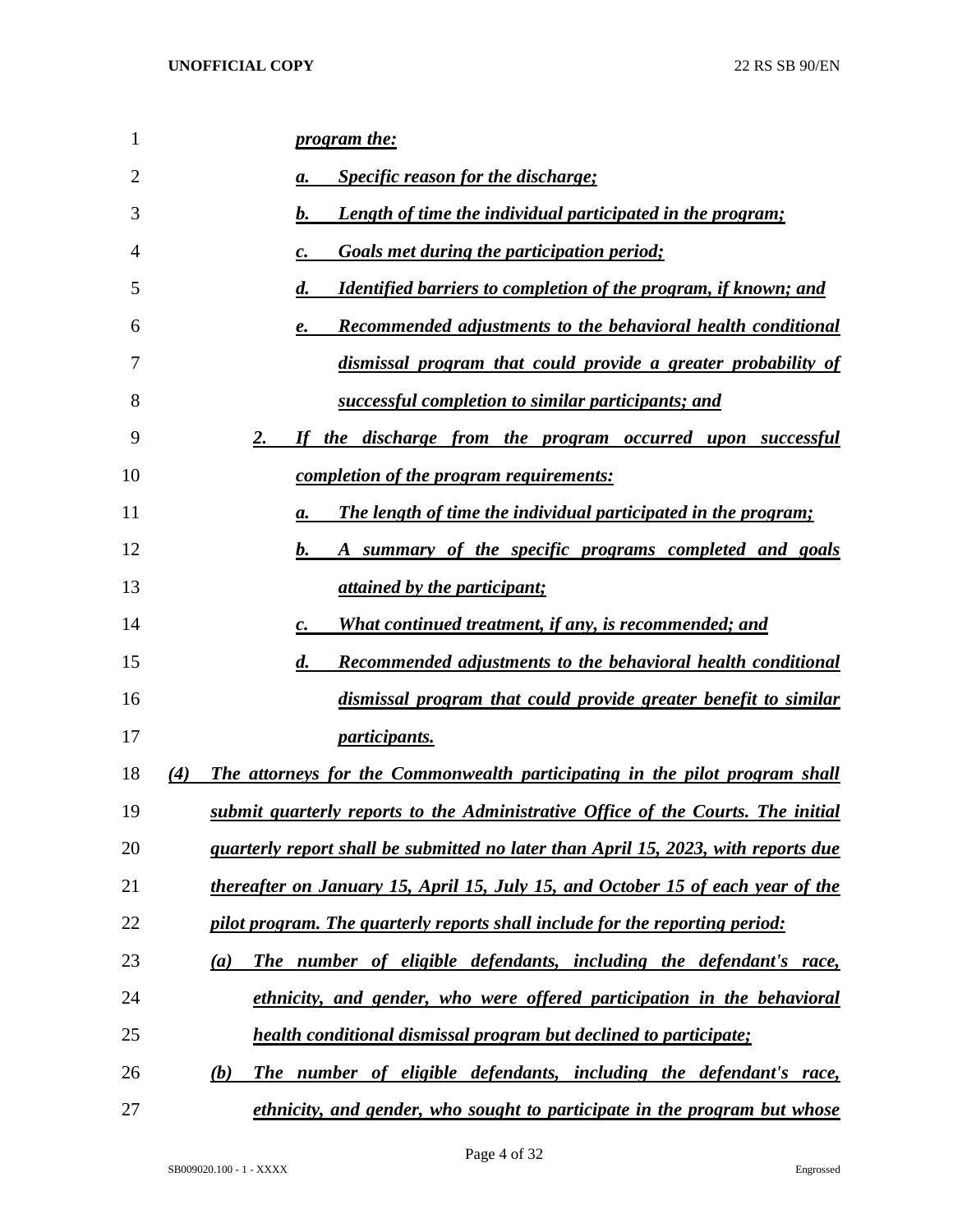| 1              |     | participation was not agreed to by the attorney for the Commonwealth;                   |
|----------------|-----|-----------------------------------------------------------------------------------------|
| $\overline{2}$ |     | The number of victims, if there is an identified victim, who did not<br>(c)             |
| 3              |     | <i>participate in the process; and</i>                                                  |
| 4              |     | The number of victims, if there is an identified victim, who did not agree to<br>(d)    |
| 5              |     | the defendant's participation in the program.                                           |
| 6              | (5) | If the attorney for the Commonwealth did not agree to an eligible defendant's           |
| 7              |     | participation in the behavioral health conditional dismissal program, he or she         |
| 8              |     | shall include in each quarterly report to the Administrative Office of the Courts       |
| 9              |     | the specific offenses charged for that defendant, and the substantial and               |
| 10             |     | compelling reasons, based upon delineated facts specific to the defendant, why          |
| 11             |     | the defendant was denied participation in the program.                                  |
| 12             | (6) | The Chief Justice of the Supreme Court shall submit an annual report to the             |
| 13             |     | <b>Legislative Research Commission, the chair of the Senate Standing Committee</b>      |
| 14             |     | on Judiciary, the chair of the House Standing Committee on Judiciary, and the           |
| 15             |     | Governor by January 31 of each year that includes the information received from         |
| 16             |     | the attorneys for the Commonwealth and the providers for the counties                   |
| 17             |     | participating in the behavioral health conditional dismissal program. The report        |
| 18             |     | shall include the information reported under subsections $(3)$ to $(5)$ of this section |
| 19             |     | and shall also include:                                                                 |
| 20             |     | The number of defendants assessed who did not meet the eligibility<br>(a)               |
| 21             |     | requirements for the program following the clinical assessment;                         |
| 22             |     | The specific offenses charged for each defendant and the classification of<br>(b)       |
| 23             |     | offenses charged;                                                                       |
| 24             |     | The percentage of defendants participating in the program who successfully<br>(c)       |
| 25             |     | <u>completed the program;</u>                                                           |
| 26             |     | The percentage of defendants<br>discharged from the program<br>(d)<br>for               |
| 27             |     | noncompliance; and                                                                      |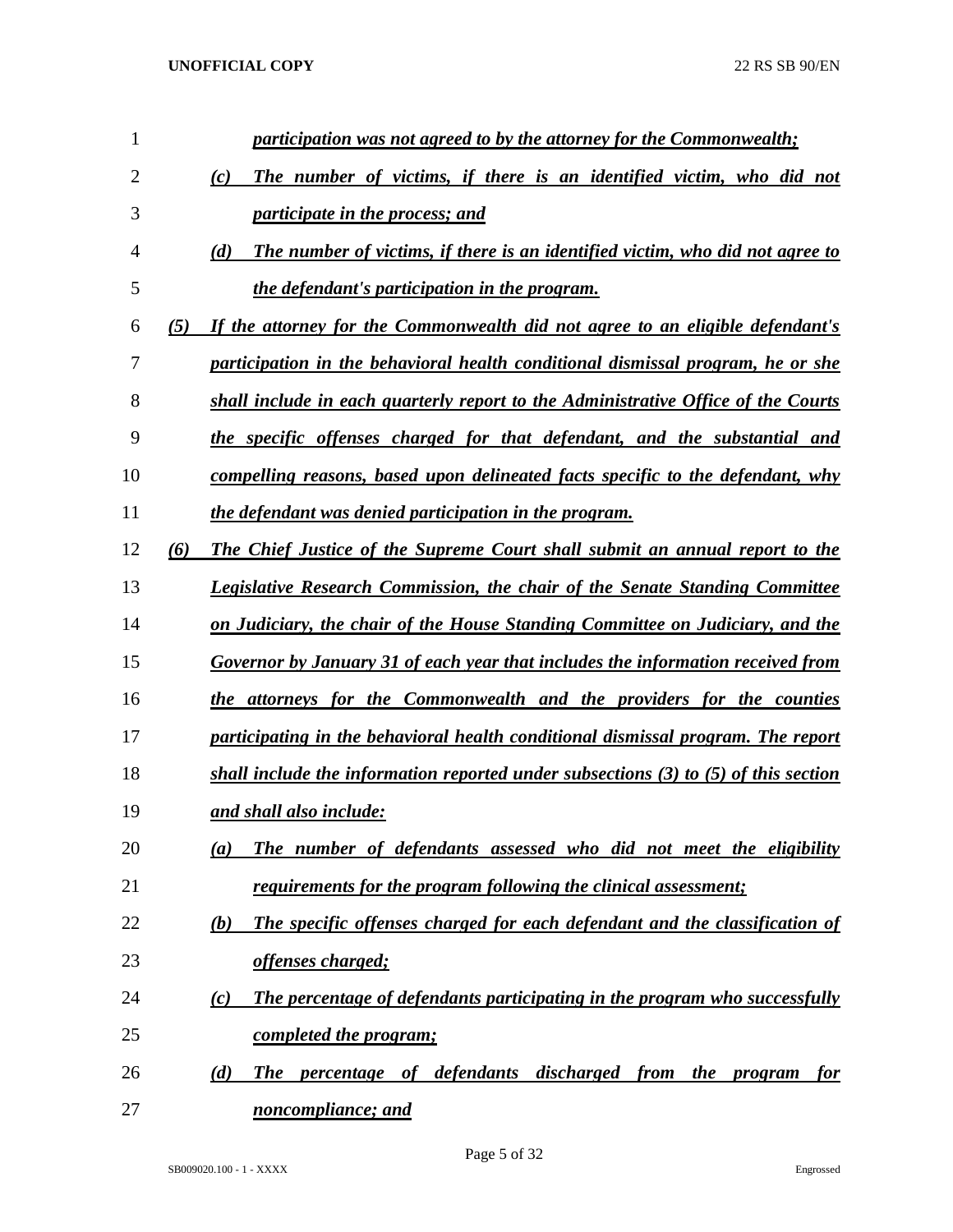| 1              |                  | The percentage of defendants who are arrested, convicted, and incarcerated<br>(e)                |
|----------------|------------------|--------------------------------------------------------------------------------------------------|
| $\overline{2}$ |                  | within six $(6)$ months, one $(1)$ year, and two $(2)$ years of successful                       |
| 3              |                  | completion of the program.                                                                       |
| 4              |                  | SECTION 2. A NEW SECTION OF KRS CHAPTER 533 IS CREATED TO                                        |
| 5              |                  | <b>READ AS FOLLOWS:</b>                                                                          |
| 6              |                  | As used in Sections 1 to 11 of this Act:                                                         |
| 7              | $\mathcal{L}(I)$ | "Behavioral health conditional dismissal program" means a program designed                       |
| 8              |                  | to provide an eligible person who has a behavioral health disorder and who has                   |
| 9              |                  | been charged with a qualifying offense an alternative to receive treatment and                   |
| 10             |                  | recovery support services addressing the behavioral health disorder instead of                   |
| 11             |                  | <i>incarceration, resulting in dismissal of the charges upon successful completion;</i>          |
| 12             | (2)              | "Behavioral health disorder" means a mental health disorder or substance use                     |
| 13             |                  | disorder, or both;                                                                               |
| 14             | (3)              | "Behavioral health treatment program" means a plan or recovery program,                          |
| 15             |                  | <b>based upon a clinical assessment, that:</b>                                                   |
| 16             |                  | Identifies and incorporates recovery services to meet the specific treatment<br>$\left(a\right)$ |
| 17             |                  | and recovery goals and the needs of the individual served;                                       |
| 18             |                  | Addresses the social determinants of health to include housing,<br>(b)                           |
| 19             |                  | transportation, access to medical care, and meaningful employment; and                           |
| 20             |                  | Considers a full continuum of care;<br>(c)                                                       |
| 21             | (4)              | "Clinical assessment" means an assessment that is performed by a qualified                       |
| 22             |                  | mental health professional in accordance with the most recent American Society                   |
| 23             |                  | of Addiction Medicine criteria for a substance use disorder, and the most recent                 |
| 24             |                  | edition of the American Psychiatric Association's Diagnostic and Statistical                     |
| 25             |                  | <b>Manual of Mental Disorders for a mental health disorder;</b>                                  |
| 26             | (5)              | "Eligible applicant" or "eligible person" means an individual:                                   |
| 27             |                  | Who has completed a clinical assessment and been referred to care; and<br>(a)                    |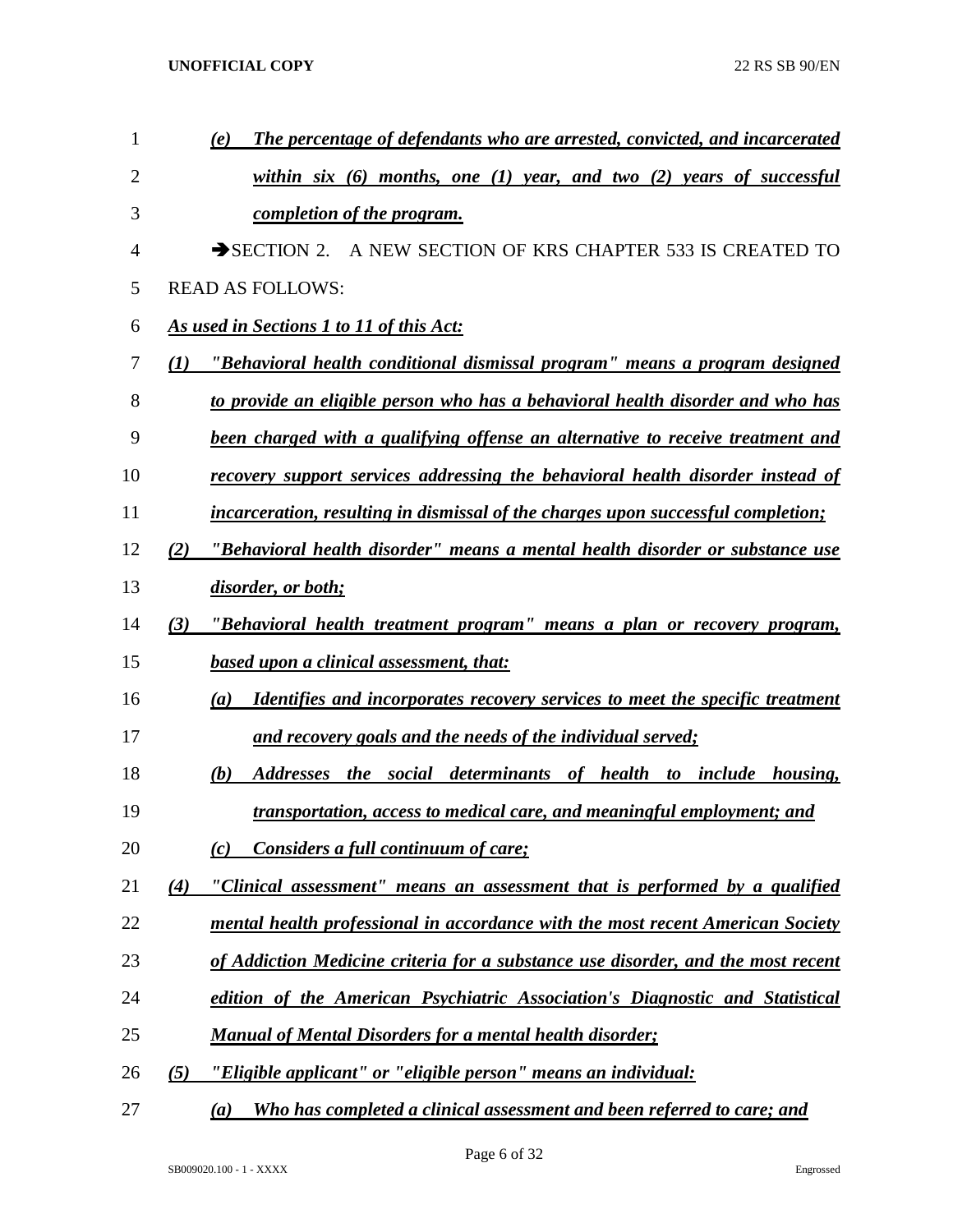| $\mathbf{1}$ |     | Who meets the requirements of Section 3 of this Act;<br>(b)                                  |
|--------------|-----|----------------------------------------------------------------------------------------------|
| 2            | (6) | "Mental health disorder" is a diagnostic term that covers many clinical                      |
| 3            |     | categories typically including behavioral or psychological symptoms, or both,                |
| 4            |     | along with impairment of personal and social function, and specifically defined              |
| 5            |     | and clinically interpreted through reference to criteria contained in the most               |
| 6            |     | recent edition of the American Psychiatric Association's Diagnostic and                      |
| 7            |     | <b>Statistical Manual of Mental Disorders;</b>                                               |
| 8            | (7) | "Qualified mental health professional" means the same as in KRS 202A.011 and                 |
| 9            |     | shall include a licensed clinical alcohol and drug counselor under KRS Chapter               |
| 10           |     | 309;                                                                                         |
| 11           | (8) | "Qualifying offense" means a misdemeanor or Class D felony that is not:                      |
| 12           |     | An offense that would qualify the person as a violent offender under KRS<br>$\left(a\right)$ |
| 13           |     | <u>439.3401;</u>                                                                             |
| 14           |     | A sex crime as defined by KRS 17.500;<br>(b)                                                 |
| 15           |     | An offense under KRS 189A.010;<br>(c)                                                        |
| 16           |     | (d)<br>An offense against a victim who has a protective order as defined in KRS              |
| 17           |     | 508.130 against the defendant at the time the offense is charged;                            |
| 18           |     | An act of domestic violence and abuse as defined in KRS 403.720, or an act<br>(e)            |
| 19           |     | of dating violence and abuse as defined in KRS 456.010, against the                          |
| 20           |     | defendant at the time the offense is charged; or                                             |
| 21           |     | An offense against a victim who has an interpersonal protective order<br>(f)                 |
| 22           |     | issued under KRS 456.060.                                                                    |
| 23           | (9) | "Recovery services" means rehabilitative treatment services that shall include but           |
| 24           |     | not be limited to any or all of the following:                                               |
| 25           |     | <b>Outpatient treatment;</b><br>(a)                                                          |
| 26           |     | <b>National Alliance of Recovery Residences or the Council on Accreditation</b><br>(b)       |
| 27           |     | of Rehabilitation Facilities certified housing;                                              |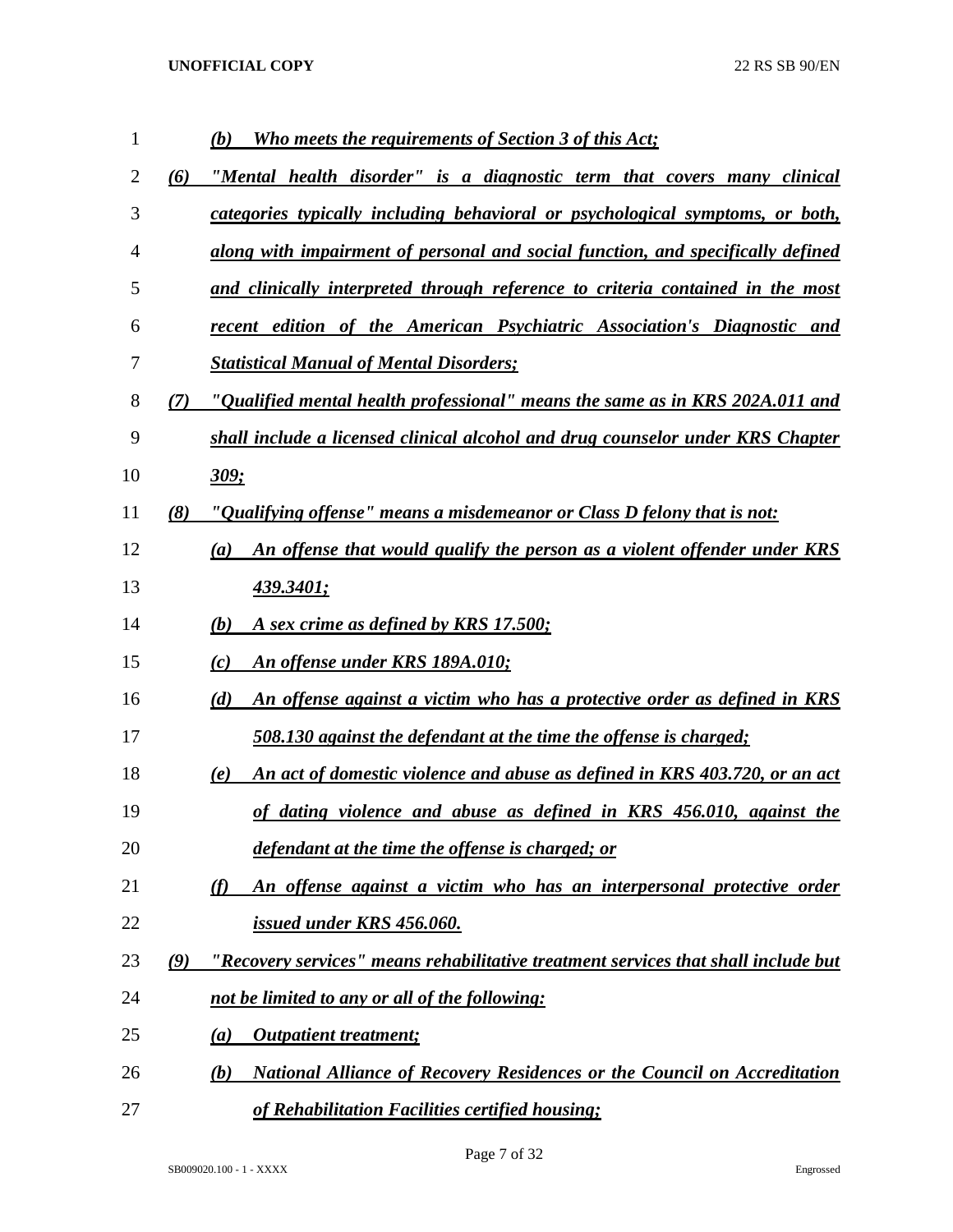| 1  | (c)<br><b>Medication treatment;</b>                                                        |
|----|--------------------------------------------------------------------------------------------|
| 2  | <b>Personal and family counseling;</b><br>(d)                                              |
| 3  | <b>Substance abuse education and prevention classes or counseling;</b><br>(e)              |
| 4  | (f)<br><b>Vocational training;</b>                                                         |
| 5  | <b>Literacy training;</b><br>$\left( \mathbf{g} \right)$                                   |
| 6  | <b>Community service;</b><br>(h)                                                           |
| 7  | <b>Inpatient or residential behavioral health treatment as needed to address:</b><br>(i)   |
| 8  | <b>Impaired capacity to use self-control, judgment, or discretion related</b>              |
| 9  | to behavior;                                                                               |
| 10 | Severe dependence;                                                                         |
| 11 | <b>Special detoxification;</b><br>3.                                                       |
| 12 | <i>Relapse; or</i><br>4.                                                                   |
| 13 | Other treatments recommended by a qualified mental health<br>5.                            |
| 14 | <i>professional</i> ;                                                                      |
| 15 | (i)<br><b>Restorative practices designed to make the participant accountable to the</b>    |
| 16 | victim when there is an identified victim, and it is safe to do so; and                    |
| 17 | $\left( k\right)$<br><b>Recovery housing assistance; and</b>                               |
| 18 | Recovery housing programs that have an established third party outcome<br>(l)              |
| 19 | evaluation; and                                                                            |
| 20 | "Substance use disorder" has the same meaning as in KRS 222.005.<br>(10)                   |
| 21 | A NEW SECTION OF KRS CHAPTER 533 IS CREATED TO<br>$\rightarrow$ SECTION 3.                 |
| 22 | <b>READ AS FOLLOWS:</b>                                                                    |
| 23 | In addition to the pretrial diversion program established under KRS 533.250 to<br>$\bf(1)$ |
| 24 | 533.260, and the deferred prosecution program established under KRS                        |
| 25 | 218A.14151, a behavioral health conditional dismissal program shall be operated            |
| 26 | in each county participating in the pilot program established under Section 1 of           |
| 27 | this Act. The behavioral health conditional dismissal program shall:                       |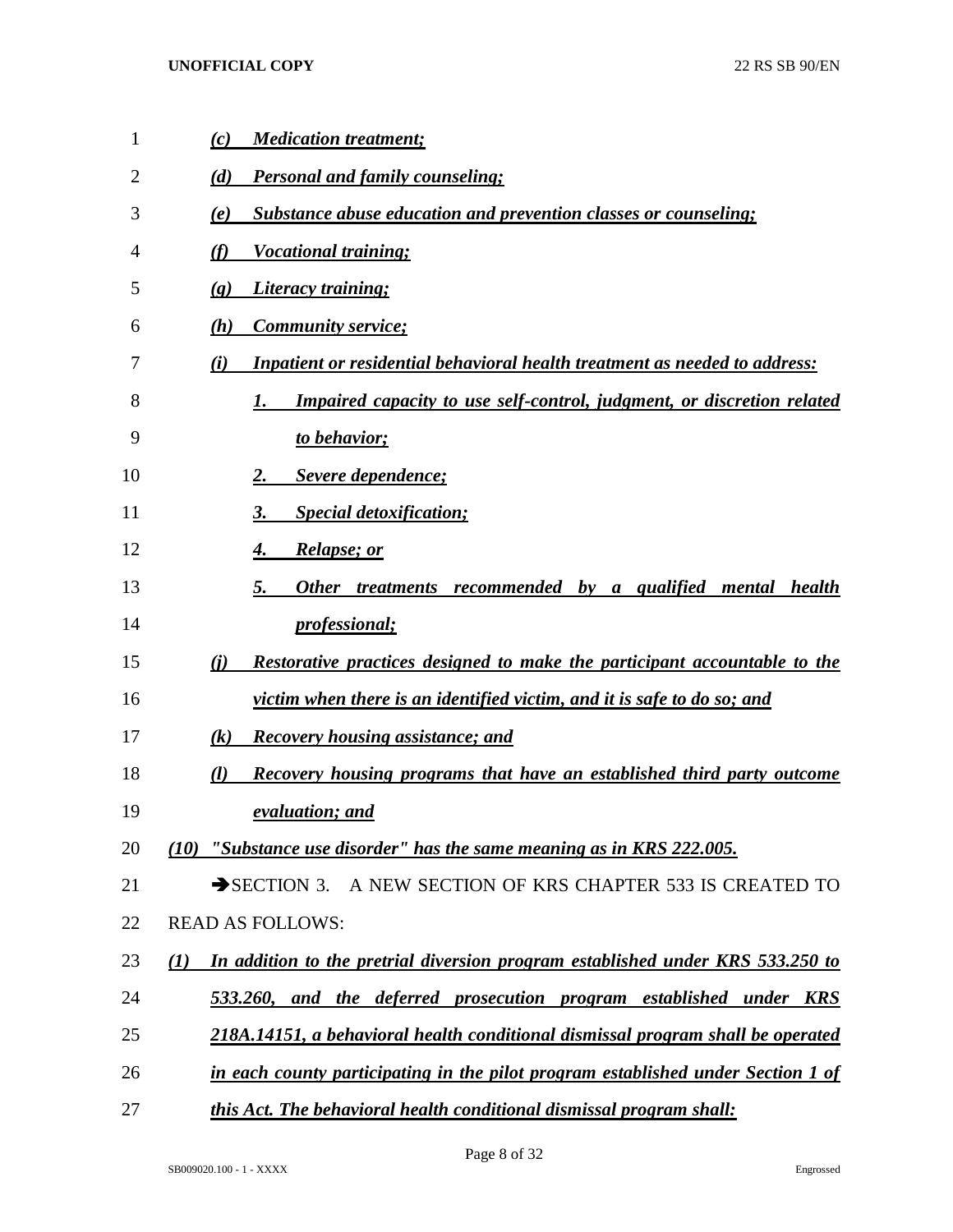| 1  | (a) | Provide eligible persons, on an equal basis, an alternative to ordinary              |
|----|-----|--------------------------------------------------------------------------------------|
| 2  |     | prosecution for qualifying offenses arising from a behavioral health                 |
| 3  |     | disorder by receiving early recovery services and treatment reasonably               |
| 4  |     | expected to deter future criminal behavior; and                                      |
| 5  | (b) | <b>Provide an expedited alternative to prosecution for eligible persons who</b>      |
| 6  |     | may be harmed by the imposition of criminal sanctions in the absence of the          |
| 7  |     | alternative when the alternative is reasonably expected to serve as a                |
| 8  |     | sufficient deterrent to criminal conduct.                                            |
| 9  | (2) | <u>The program may be utilized by any person:</u>                                    |
| 10 | (a) | Who is a resident of the Commonwealth and who is at least eighteen (18)              |
| 11 |     | years of age;                                                                        |
| 12 | (b) | Whose clinical assessment indicates the presence of a behavioral health              |
| 13 |     | disorder;                                                                            |
| 14 | (c) | Charged with a qualifying offense;                                                   |
| 15 | (d) | Who does not have a previous conviction for a Class A, B, or C felony, or a          |
| 16 |     | <u>Class D felony or misdemeanor that is not a qualifying offense; and</u>           |
| 17 | (e) | Who has been assessed by pre-trial services as a low-risk, low-level                 |
| 18 |     | offender, or has been otherwise determined by the attorney for the                   |
| 19 |     | <b>Commonwealth or the attorney for the defendant as a viable participant in</b>     |
| 20 |     | <u>the program.</u>                                                                  |
| 21 | (3) | Other factors that may be considered for admission into the behavioral health        |
| 22 |     | conditional dismissal program include but are not limited to:                        |
| 23 | (a) | <b>The likelihood that the applicant's offense is related to a behavioral health</b> |
| 24 |     | disorder that would be conducive to change through his or her participation          |
| 25 |     | <u>in a behavioral health treatment program;</u>                                     |
| 26 | (b) | The availability of behavioral health treatment programs in the defendant's          |
| 27 |     | county of residence if different from the county of arrest;                          |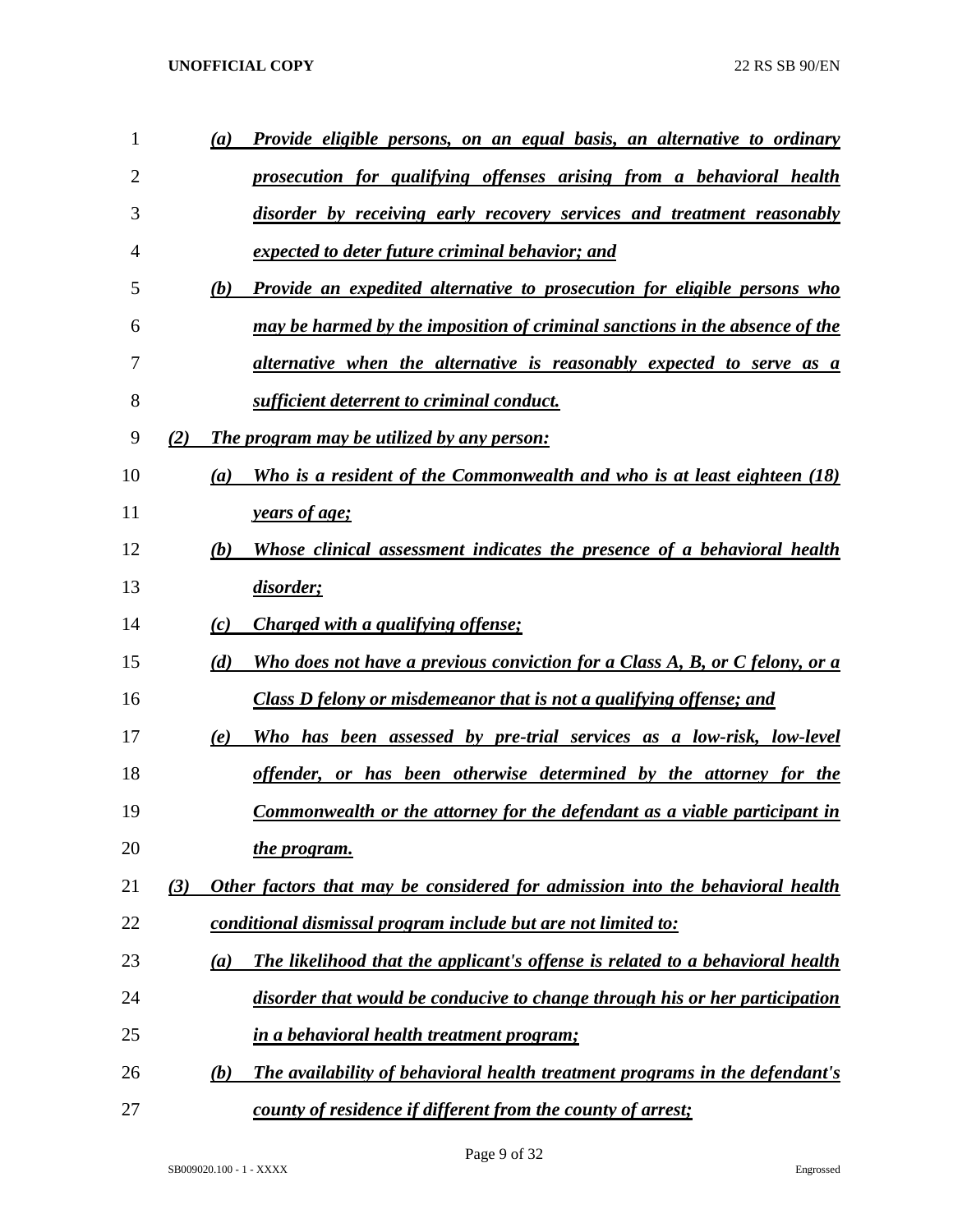| 1              | The history of any physical violence toward others as documented through<br>(c)           |
|----------------|-------------------------------------------------------------------------------------------|
| $\overline{2}$ | <i><u><b>judicial or law enforcement records;</b></u></i>                                 |
| 3              | Any involvement of the applicant with organized crime under KRS 506.120;<br>(d)           |
| $\overline{4}$ | and                                                                                       |
| 5              | Whether or not the applicant's participation in a behavioral health<br>(e)                |
| 6              | treatment program would adversely affect the prosecution of codefendants.                 |
| 7              | Eligible defendants in pretrial confinement shall be given preference for<br>(4)          |
| 8              | participation in the behavioral health conditional dismissal program.                     |
| 9              | Eligible defendants who have charges pending but are not in custody shall be<br>(5)       |
| 10             | assessed for participation in the behavioral health conditional dismissal program         |
| 11             | as provided under subsection $(1)(d)$ of Section 4 of this Act.                           |
| 12             | SECTION 4. A NEW SECTION OF KRS CHAPTER 533 IS CREATED TO                                 |
| 13             | <b>READ AS FOLLOWS:</b>                                                                   |
| 14             | (1)<br>Following arrest, and within seventy-two (72) hours after being booked into<br>(a) |
| 15             | a jail or detention facility, any person who has been charged with a                      |
| 16             | <i>qualifying offense shall undergo a clinical assessment to determine if he or</i>       |
| 17             | she may have a behavioral health disorder;                                                |
| 18             | The Cabinet for Health and Family Services shall provide a list of approved<br>(b)        |
| 19             | assessors in accordance with Section 8 of this Act for each county                        |
| 20             | <i>participating in the pilot program;</i>                                                |
| 21             | The jailer or his or her designee shall contact a qualified mental health<br>(c)          |
| 22             | professional from the list of approved assessors for the county provided                  |
| 23             | under paragraph (b) of this subsection, and shall advise the qualified                    |
| 24             | mental health professional that a clinical assessment is needed;                          |
| 25             | If a person has been charged with a qualifying offense and has been<br>(d)                |
| 26             | <u>released prior to receiving a clinical assessment, he or she individually, or</u>      |
| 27             | through his or her counsel, if any, may request a clinical assessment by a                |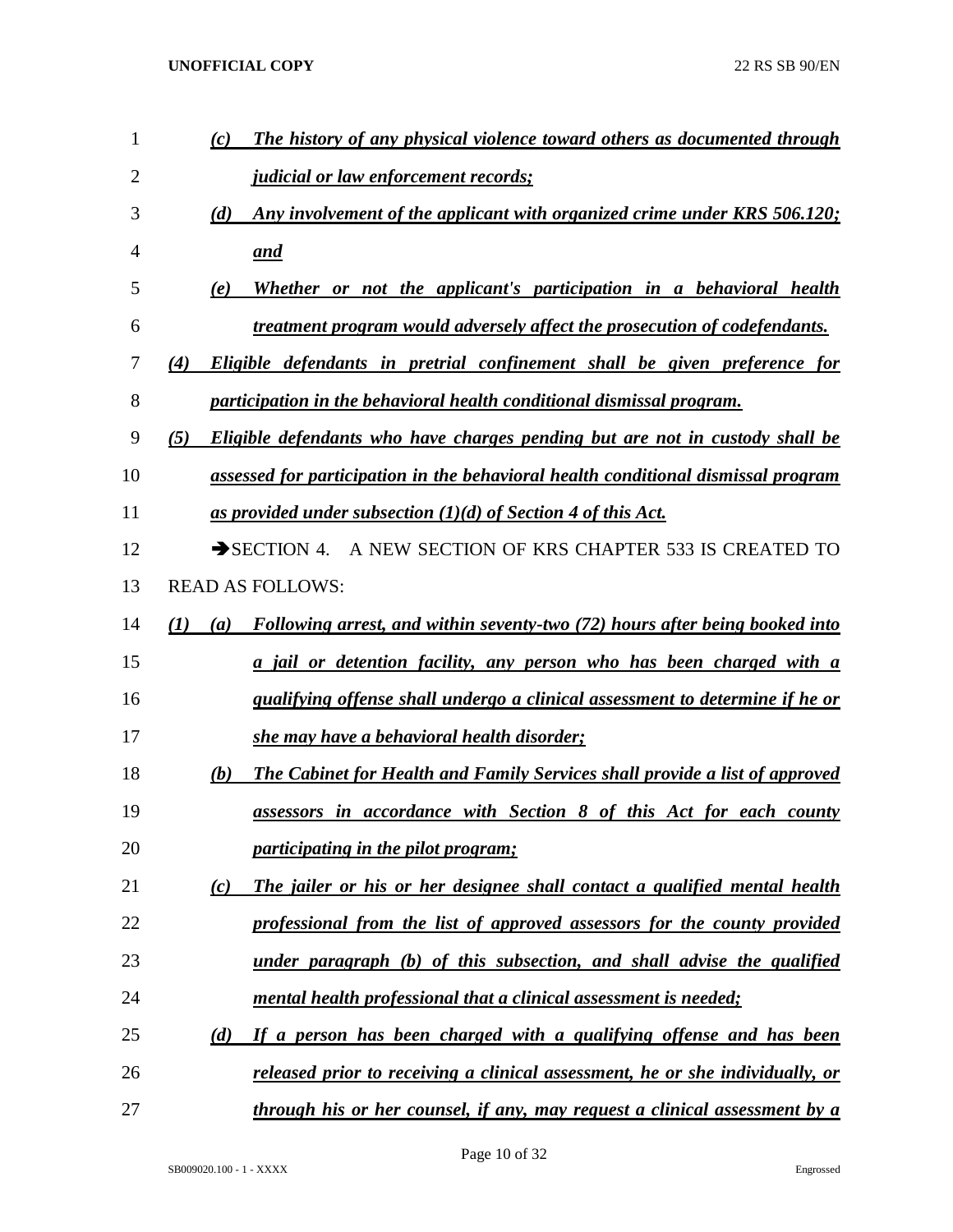| 1              |                             | qualified mental health professional at any time during the proceedings           |
|----------------|-----------------------------|-----------------------------------------------------------------------------------|
| $\overline{2}$ |                             | from the list of approved assessors provided under paragraph (b) of this          |
| 3              |                             | subsection;                                                                       |
| 4              | (e)                         | Notwithstanding any other provision to the contrary, the clinical assessment      |
| 5              |                             | may be conducted through telehealth or in person, whether the person              |
| 6              |                             | charged is in the custody of the jail or has been released;                       |
| 7              | (f)                         | If the qualified mental health professional determines that the person being      |
| 8              |                             | assessed is physically or psychologically impaired to the extent that he or       |
| 9              |                             | she cannot provide sufficient information or responses to conduct or              |
| 10             |                             | complete the assessment, the assessment may be delayed but only for the           |
| 11             |                             | <i>time required for the person to adequately respond;</i>                        |
| 12             | $\left( \mathbf{g} \right)$ | No statement or other disclosure made by the person charged in the course         |
| 13             |                             | of the clinical assessment shall be admissible in a criminal trial unless the     |
| 14             |                             | trial is for a crime committed during the assessment; however, nothing in         |
| 15             |                             | this subsection shall be interpreted to prevent any reporting required by law,    |
| 16             |                             | or as an implied waiver of applicable privacy laws and professional               |
| 17             |                             | standards regarding confidentiality;                                              |
| 18             | (h)                         | Any referral for treatment shall be based upon the clinical assessment and a      |
| 19             |                             | finding by the qualified mental health professional that treatment is             |
| 20             |                             | <i>medically necessary;</i>                                                       |
| 21             | (i)                         | The treatment referral shall be forwarded to the attorney for the                 |
| 22             |                             | Commonwealth and the attorney for the person charged, if any, within              |
| 23             |                             | <u>forty-eight (48) hours of the assessment;</u>                                  |
| 24             | (i)                         | The failure of the assessor to forward the referral to the attorney for the       |
| 25             |                             | <u>Commonwealth or the attorney for the person charged, if any, within forty-</u> |
| 26             |                             | eight (48) hours shall not result in automatic release of the person charged;     |
| 27             |                             | and                                                                               |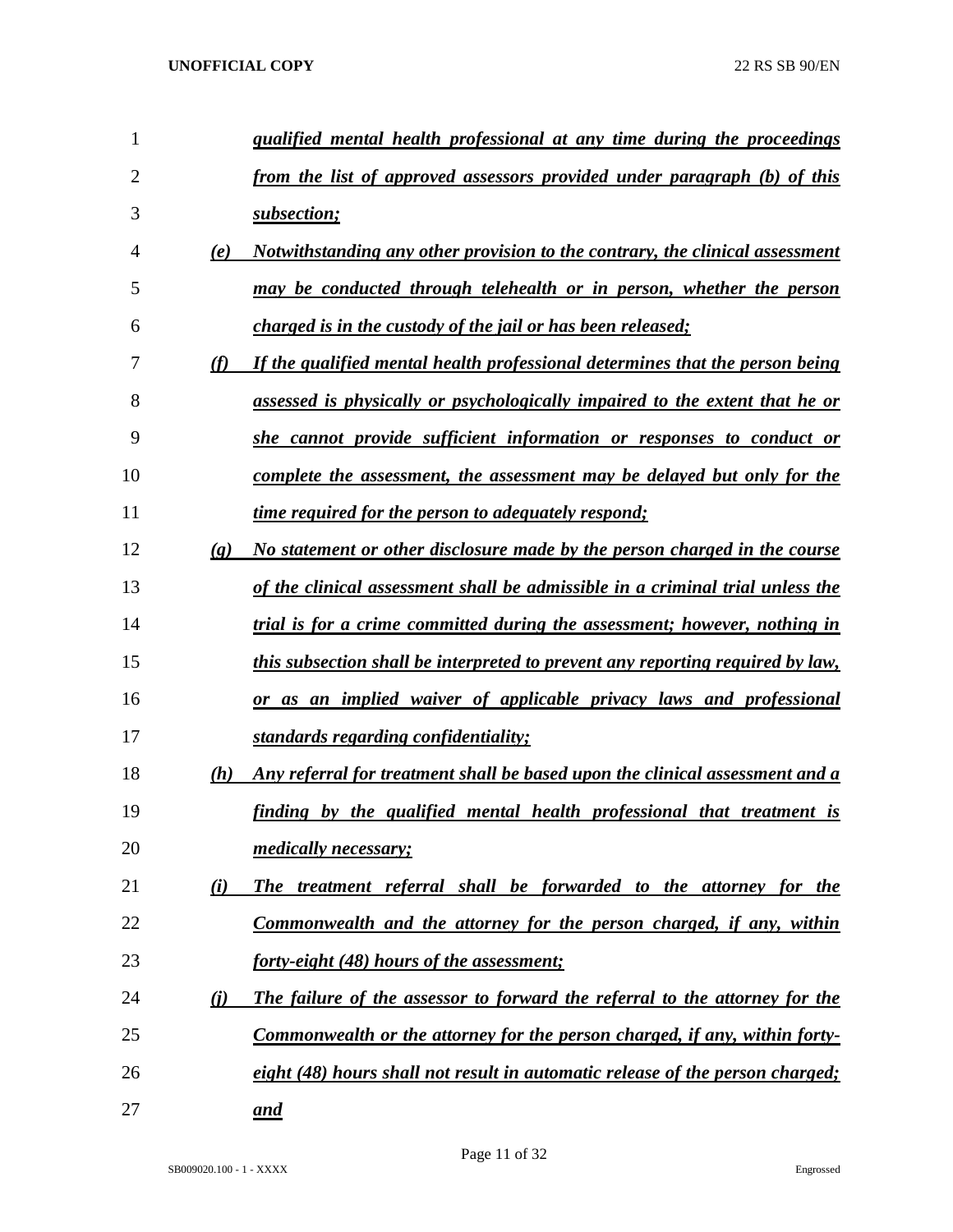| 1              | Nothing in this subsection shall be interpreted to create a duty of the jailer<br>(k)                 |
|----------------|-------------------------------------------------------------------------------------------------------|
| $\overline{2}$ | to pay for any costs associated with the clinical assessment.                                         |
| 3              | (2)<br>At any time following arrest the Commonwealth's attorney if the underlying                     |
| 4              | charge includes a felony, or the county attorney if the underlying charge only                        |
| 5              | includes a misdemeanor, and the person charged may agree to the individual's                          |
| 6              | participation in the behavioral health conditional dismissal program.                                 |
| 7              | When an individual is being considered for the behavioral health conditional<br>(3)                   |
| 8              | dismissal program, the attorney for the Commonwealth shall:                                           |
| 9              | Have a criminal record check made to ascertain if the person is eligible for<br>(a)                   |
| 10             | the program;                                                                                          |
| 11             | (b)<br>Consult with the victim of the crime, if there is an identified victim;                        |
| 12             | <b>Explain the behavioral health conditional dismissal program to the victim,</b><br>(c)              |
| 13             | including potential terms and conditions, and any other matter the attorney                           |
| 14             | for the Commonwealth deems to be appropriate, including the right of the                              |
| 15             | victim to submit a written statement that shall be included in the record                             |
| 16             | placed under seal under Section 6 of this Act; and                                                    |
| 17             | (d)<br>Conduct any other investigation that the attorney for the Commonwealth                         |
| 18             | determines may be necessary to assist him or her in agreeing to the referral                          |
| 19             | for treatment by the qualified mental health professional and the                                     |
| 20             | defendant's participation in the behavioral health conditional dismissal                              |
| 21             | program.                                                                                              |
| 22             | If the defendant agrees to the terms of the individualized treatment plan, which<br>$\left( 4\right)$ |
| 23             | shall include restitution, and the attorney for the Commonwealth agrees to the                        |
| 24             | defendant's participation in the program, the defendant and the attorney for the                      |
| 25             | <u>Commonwealth shall sign an agreement specifying the terms and conditions. If</u>                   |
| 26             | the defendant is represented by counsel, defense counsel shall also sign the                          |
| 27             | <i>agreement.</i>                                                                                     |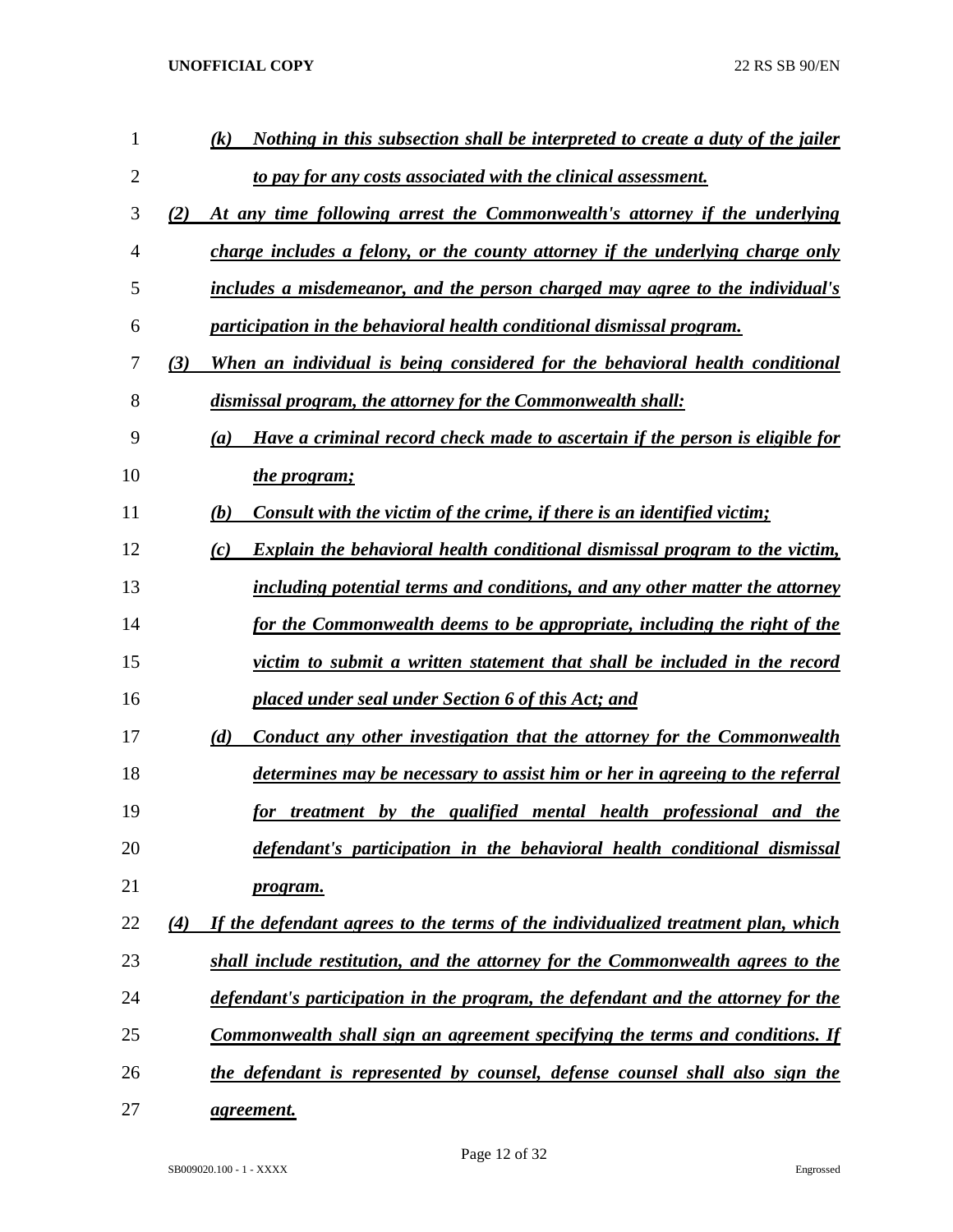| 1  | (5) | The length of the program shall be determined by the qualified mental health          |
|----|-----|---------------------------------------------------------------------------------------|
| 2  |     | professional in collaboration with the provider and the type of program based         |
| 3  |     | upon the assessment and shall not:                                                    |
| 4  |     | Be less than one (1) year in duration unless discharged earlier by the<br>(a)         |
| 5  |     | provider upon satisfactory completion of the recommended treatment plan               |
| 6  |     | with agreement of the attorney for the Commonwealth after consultation                |
| 7  |     | with the victim, and with agreement of the defendant; or                              |
| 8  |     | <b>Exceed a period of time longer than the defendant's maximum potential</b><br>(b)   |
| 9  |     | period of incarceration if found guilty of the offenses charged unless the            |
| 10 |     | defendant agrees in writing to an extension of the treatment period.                  |
| 11 | (6) | A defendant participating in the behavioral health conditional dismissal program      |
| 12 |     | shall not be required to:                                                             |
| 13 |     | Plead guilty or enter an Alford plea as a condition for participation in the<br>(a)   |
| 14 |     | <i>program; or</i>                                                                    |
| 15 |     | (b)<br>Make any statement or stipulate to any statement relating to evidence in the   |
| 16 |     | <u>underlying case as a condition for participation in the program.</u>               |
| 17 | (7) | <b>Execution of the agreement by the defendant shall toll all further proceedings</b> |
| 18 |     | against the defendant relating to the agreement, except the matter may be set for     |
| 19 |     | <u>a status review at the discretion of the court.</u>                                |
| 20 | (8) | Upon execution of the agreement as provided in subsection (4) of this section, the    |
| 21 |     | defendant shall present himself or herself for treatment no later than three (3)      |
| 22 |     | days after the agreement is signed. The attorney for the Commonwealth shall:          |
| 23 |     | Notify the treatment provider of the agreement and the effective date; and<br>(a)     |
| 24 |     | Provide the victim, if there is an identified victim, with notice that an<br>(b)      |
| 25 |     | agreement has been reached for the defendant's participation in the                   |
| 26 |     | <b>behavioral health conditional dismissal program, and the terms of the</b>          |
| 27 |     | agreement that are applicable to the victim.                                          |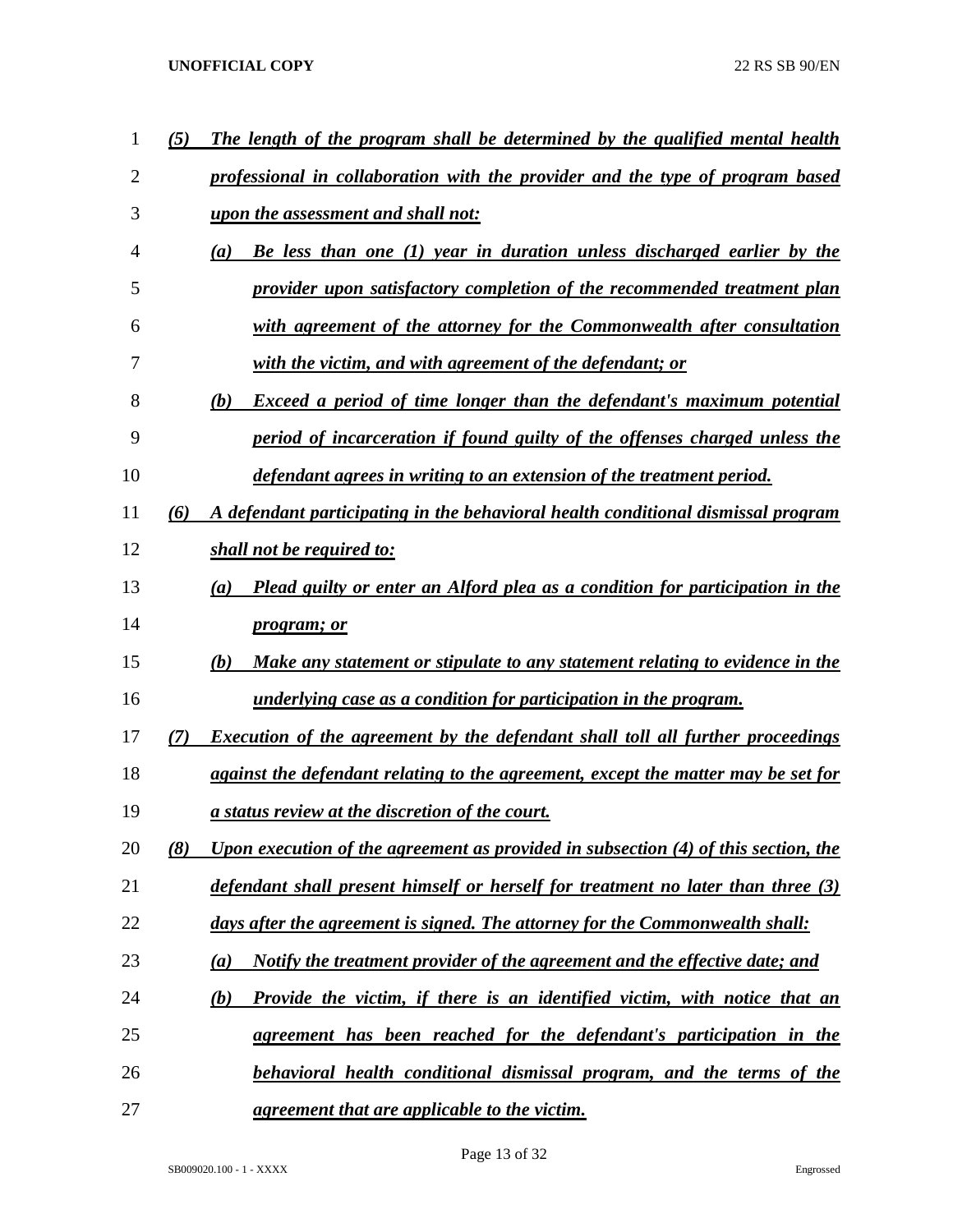| 1  | If the defendant remains in custody at the time of the agreement, the court shall<br>(9)              |
|----|-------------------------------------------------------------------------------------------------------|
| 2  | order release of the defendant which shall not include a requirement of cash bail.                    |
| 3  | The charges against the defendant shall proceed with ordinary prosecution upon<br>(10)                |
| 4  | dismissal of the defendant from the treatment program by the provider for                             |
| 5  | noncompliance.                                                                                        |
| 6  | $\rightarrow$ SECTION 5.<br>A NEW SECTION OF KRS CHAPTER 533 IS CREATED TO                            |
| 7  | <b>READ AS FOLLOWS:</b>                                                                               |
| 8  | $\mathcal{L}(I)$<br>Upon initiation of treatment, the designated behavioral health treatment provider |
| 9  | may assign a case manager in accordance with criteria established by the Cabinet                      |
| 10 | of Health and Family Services in administrative regulations promulgated under                         |
| 11 | KRS Chapter 13A. The case manager, or the treatment provider if no case                               |
| 12 | manager has been assigned, shall notify the Office of Adult Education within the                      |
| 13 | <b>Department of Workforce Investment of the Education and</b><br><b>Workforce</b>                    |
| 14 | Development Cabinet of the individual's participation in a behavioral health                          |
| 15 | conditional dismissal program.                                                                        |
| 16 | (2)<br>Any assigned case manager, working in collaboration with the individual                        |
| 17 | referred for treatment and the treatment team and provider, or the treatment                          |
| 18 | provider if there is no case manager shall:                                                           |
| 19 | Obtain all releases from the individual served that may be required to<br>(a)                         |
| 20 | confirm compliance with the program requirements;                                                     |
| 21 | Coordinate all services and testing required under the program, including<br>(b)                      |
| 22 | <i>transportation if needed and available;</i>                                                        |
| 23 | Receive and maintain copies of all necessary documentation to ensure<br>$\left( c\right)$             |
| 24 | compliance with the program requirements, including but not limited to:                               |
| 25 | <b>Treatment records;</b><br>I.                                                                       |
| 26 | 2.<br>Drug tests;                                                                                     |
| 27 | 3.<br><b>Educational assessments and advancements, if applicable;</b>                                 |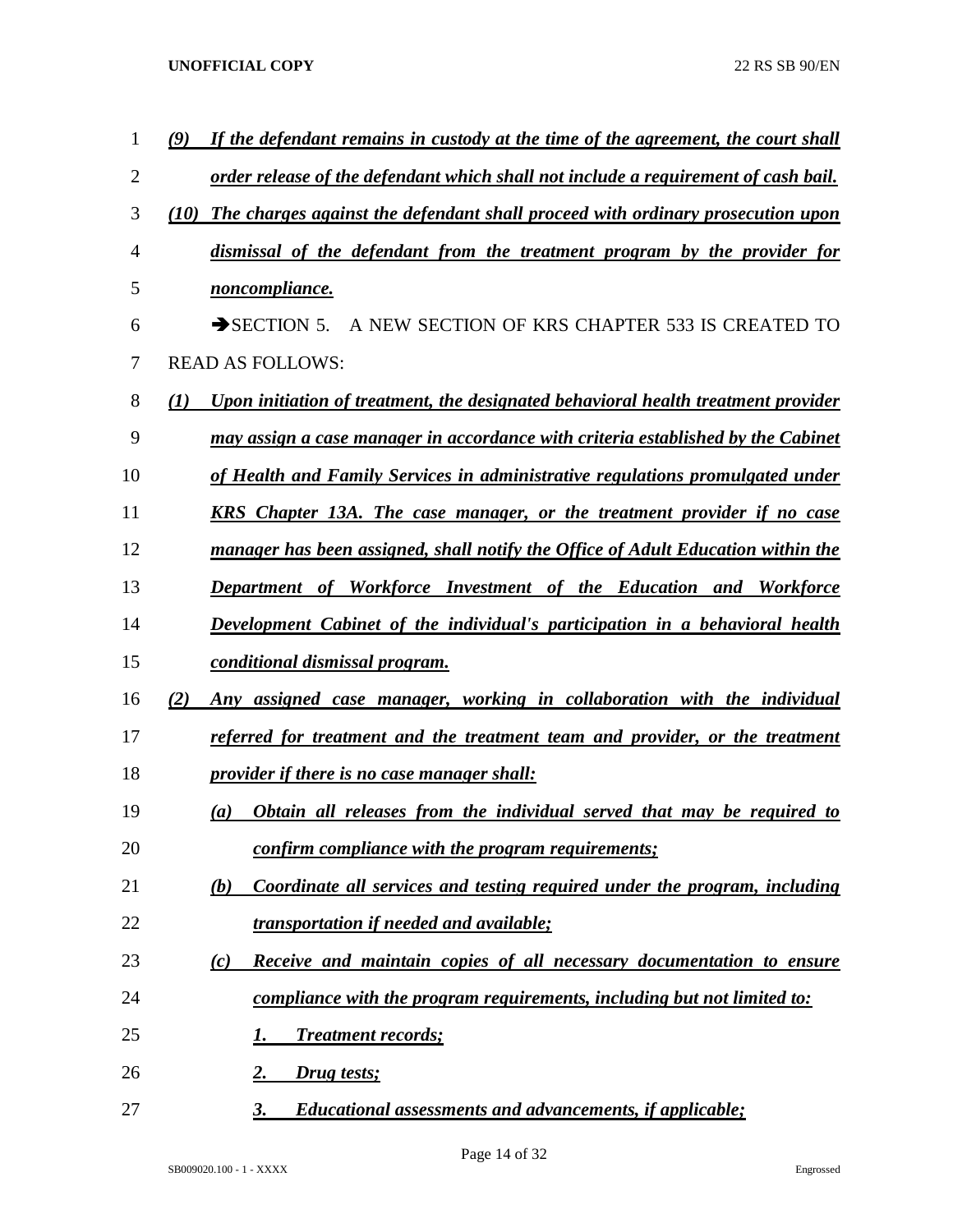| 1  | <b>Employment status and employment training;</b><br>4.                                  |
|----|------------------------------------------------------------------------------------------|
| 2  | <b>Community service, if applicable; and</b><br>5.                                       |
| 3  | <b>Housing status;</b><br>6.                                                             |
| 4  | Meet or conference with providers of any program requirements on a<br>(d)                |
| 5  | regular basis to address the participant's progress, including restitution,              |
| 6  | and any required adjustment that may be needed to the participant's                      |
| 7  | <u>program; and</u>                                                                      |
| 8  | <b>Provide periodic progress reports to the attorney for the Commonwealth and</b><br>(e) |
| 9  | the attorney for the participant according to the following schedule:                    |
| 10 | An initial report within fourteen (14) days of the initiation of<br>1.                   |
| 11 | treatment;                                                                               |
| 12 | A follow-up report within twenty-eight (28) days after submission of<br>2.               |
| 13 | <i>the initial fourteen (14) day report;</i>                                             |
| 14 | <u>Subsequent reports on a quarterly basis throughout the course of</u><br>3.            |
| 15 | treatment beginning April 15, 2023, with reports due thereafter on                       |
| 16 | January 15, April 15, July 15, and October 15 of each year of the                        |
| 17 | participation in the pilot program; and                                                  |
| 18 | A final report within thirty (30) days of the successful completion of<br>4.             |
| 19 | the program.                                                                             |
| 20 | Any assigned case manager, treatment provider, or member of the treatment<br>(3)         |
| 21 | team, is encouraged to:                                                                  |
| 22 | Utilize digital notification or reminder services for participants throughout<br>(a)     |
| 23 | the treatment program period; and                                                        |
| 24 | If digital services under paragraph (a) of this subsection are utilized,<br>(b)          |
| 25 | include in each quarterly report required under subsection $(2)(e)$ of this              |
| 26 | section the following data:                                                              |
| 27 | The number of participants;                                                              |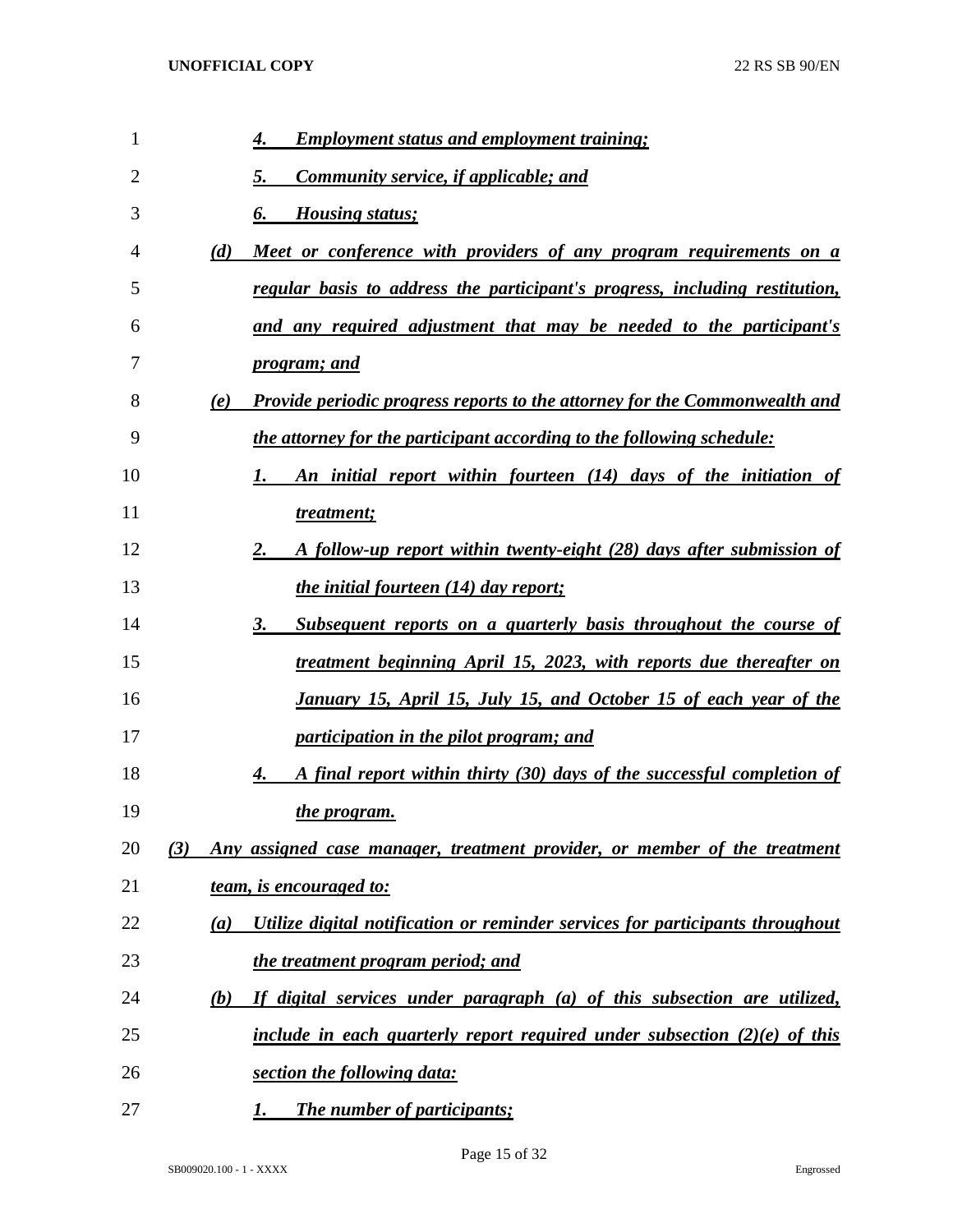| 1  | <b>The type of digital services provided;</b><br>2.                                                 |
|----|-----------------------------------------------------------------------------------------------------|
| 2  | <b>The costs of providing the digital services;</b><br>3.                                           |
| 3  | Health and social outcomes from the use of the digital services; and<br>4.                          |
| 4  | Any other information pertaining to outcomes related to the use of the<br>5.                        |
| 5  | digital services.                                                                                   |
| 6  | The treatment provider shall:<br>(4)                                                                |
| 7  | <b>Recommend modifications to the treatment program to the attorney for the</b><br>$\left(a\right)$ |
| 8  | Commonwealth, and the attorney for the participant;                                                 |
| 9  | Review the individual's progress and recommend continued participation in<br>(b)                    |
| 10 | the program or dismissal from the program due to an inability or                                    |
| 11 | <u>unwillingness to meet the terms and conditions of the program;</u>                               |
| 12 | <b>Immediately report dismissal from the treatment program based upon lack</b><br>(c)               |
| 13 | of compliance with the terms and conditions of the program to the attorney                          |
| 14 | for the Commonwealth, the court, and the attorney for the participant; and                          |
| 15 | Advise the attorney for the Commonwealth, the court, the attorney for the<br>(d)                    |
| 16 | participant, and the victim, if there is an identified victim, of the                               |
| 17 | participant's successful completion of the program requirements.                                    |
| 18 | SECTION 6. A NEW SECTION OF KRS CHAPTER 533 IS CREATED TO                                           |
| 19 | <b>READ AS FOLLOWS:</b>                                                                             |
| 20 | Upon successful completion of the behavioral health conditional dismissal<br>(I)                    |
| 21 | <i>program:</i>                                                                                     |
| 22 | The court shall dismiss the charged offense or offenses with prejudice and<br>(a)                   |
| 23 | discharge the defendant;                                                                            |
| 24 | All records relating to the case, including but not limited to arrest records<br><u>(b)</u>         |
| 25 | and records relating to the charges, shall be sealed, except as provided in                         |
| 26 | <u>KRS 27A.099;</u>                                                                                 |
| 27 | The offense shall be accessible for review for the sole purpose of<br>(c)                           |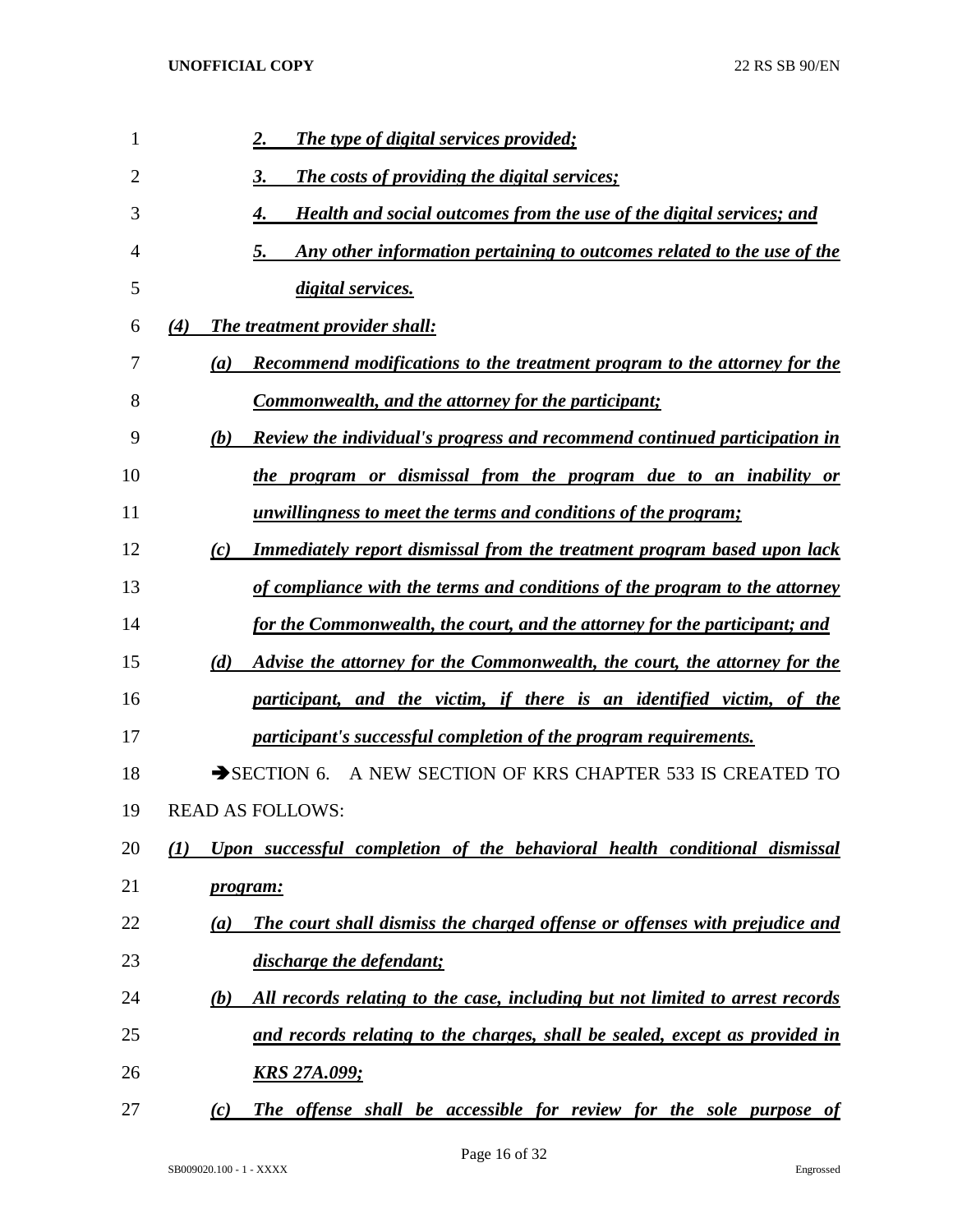| 1              | determining the defendant's eligibility for deferred prosecution under KRS                |
|----------------|-------------------------------------------------------------------------------------------|
| $\overline{2}$ | 218A.1415; and                                                                            |
| 3              | The defendant shall not be required to disclose the arrest or other<br>(d)                |
| 4              | information relating to the charges or participation in the program on an                 |
| 5              | application for employment, credit, or other type of application unless                   |
| 6              | required to do so by state or federal law.                                                |
| 7              | If a defendant who is participating in the behavioral health conditional dismissal<br>(2) |
| 8              | program is convicted of or enters a plea of guilty to a felony offense other than a       |
| 9              | qualifying offense under any law of the United States, this state, or any other           |
| 10             | state, that was committed while participating in the program, the defendant shall         |
| 11             | be discharged from the behavioral health conditional dismissal program for                |
| 12             | failure to comply with the terms and conditions.                                          |
| 13             | (3)<br>If the defendant is discharged from the behavioral health conditional dismissal    |
| 14             | program by the treatment provider under Section 5 of this Act, all statements or          |
| 15             | other disclosures made by the defendant to any provider while participating in the        |
| 16             | program shall be protected by all applicable privacy laws and professional                |
| 17             | standards regarding confidentiality and shall not be admissible in a criminal trial       |
| 18             | relating to the offenses covered by the agreement executed under Section 4 of this        |
| 19             | Act.                                                                                      |
| 20             | The attorney for the Commonwealth shall notify the victim, if there is an<br>(4)          |
| 21             | identified victim, of the defendant's dismissal from the program for                      |
| 22             | noncompliance or discharge from the program following successful completion               |
| 23             | <u>of the program.</u>                                                                    |
| 24             | SECTION 7. A NEW SECTION OF KRS CHAPTER 533 IS CREATED TO                                 |
| 25             | <b>READ AS FOLLOWS:</b>                                                                   |
| 26             | In establishing a specific behavioral health disorder treatment plan, the program<br>(1)  |
| 27             | <i>provider formulating the plan shall consider the following:</i>                        |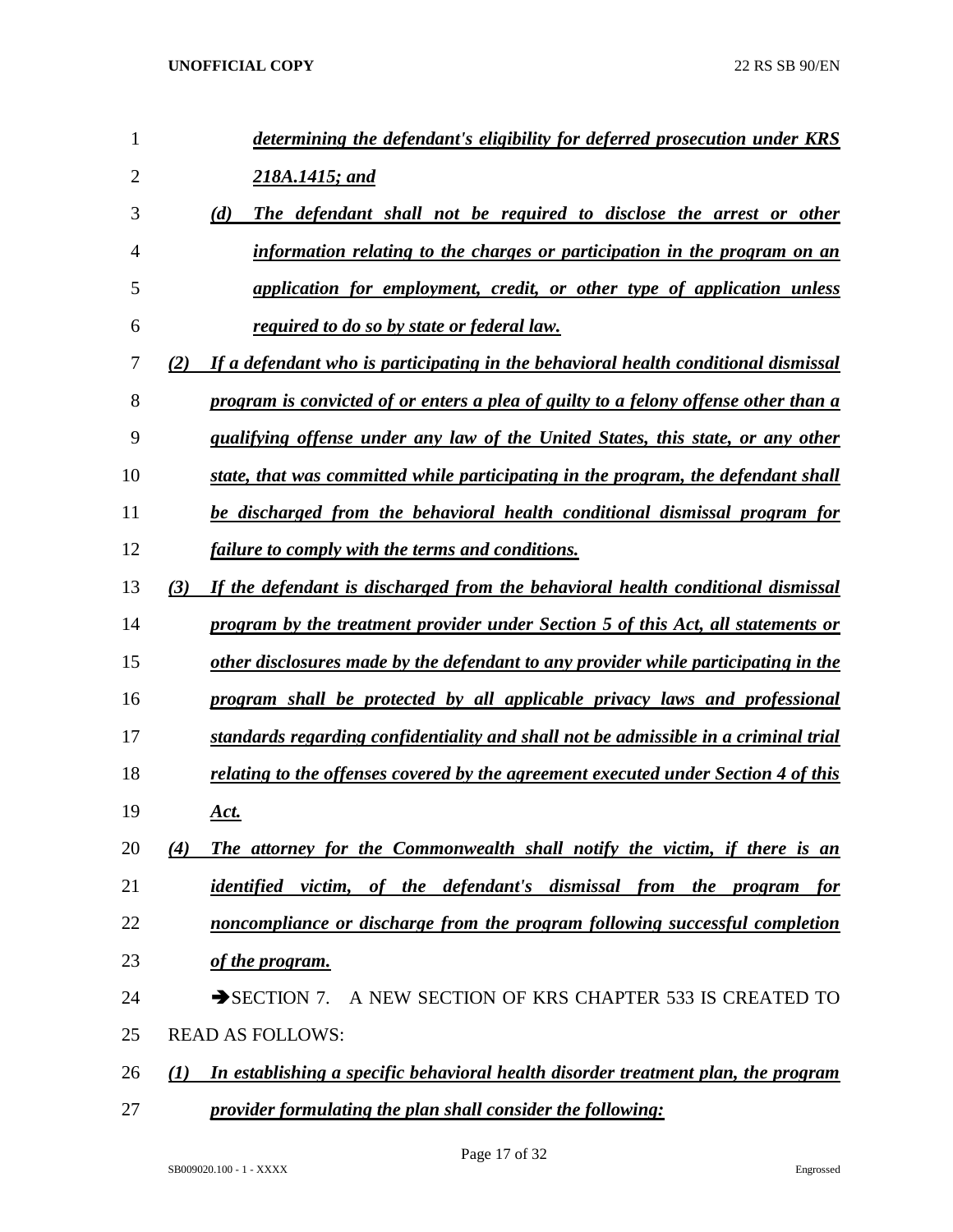| 1  | The existence of programs and resources within the community;<br>(a)                                        |
|----|-------------------------------------------------------------------------------------------------------------|
| 2  | <b>Available treatment providers;</b><br>(b)                                                                |
| 3  | <b>Available recovery housing;</b><br>(c)                                                                   |
| 4  | Accessible public and private agencies;<br>(d)                                                              |
| 5  | The benefit of keeping the participant in his or her community or relocation<br>(e)                         |
| 6  | for purposes of treatment, housing, and other supportive services;                                          |
| 7  | <b>The safety of the victim of the offense, if there is an identified victim; and</b><br>(f)                |
| 8  | The specific and personalized needs of the participant, including the choice<br>$\left( \mathbf{g} \right)$ |
| 9  | of the participant.                                                                                         |
| 10 | A program shall be designed to provide the participant with the skills, training,<br>(2)                    |
| 11 | and resources needed to maintain recovery and prevent the person from engaging                              |
| 12 | in criminal activity arising from a behavioral health disorder upon release from                            |
| 13 | the program.                                                                                                |
| 14 | (3)<br>A behavioral health treatment program under Sections 1 to 8 of this Act shall be                     |
| 15 | evidence-based, and may be a behavioral treatment plan, or a medically assisted                             |
| 16 | treatment plan, or both, with recovery services or a Substance Abuse and Mental                             |
| 17 | <b>Health Services Administration evidence-based recovery housing program. The</b>                          |
| 18 | program shall provide at a minimum access, as needed, to:                                                   |
| 19 | Inpatient detoxification and treatment, that may include a faith-based<br>$\left(a\right)$                  |
| 20 | residential treatment program;                                                                              |
| 21 | <b>Outpatient treatment;</b><br>(b)                                                                         |
| 22 | Drug testing;<br>(c)                                                                                        |
| 23 | <b>Addiction counseling;</b><br>(d)                                                                         |
| 24 | Cognitive and behavioral therapies;<br>(e)                                                                  |
| 25 | <b>Medication assisted treatment including:</b><br>(f)                                                      |
| 26 | At least one (1) federal Food and Drug Administration approved<br>1.                                        |
| 27 | <i>agonist medication for the treatment of opioid or alcohol dependence;</i>                                |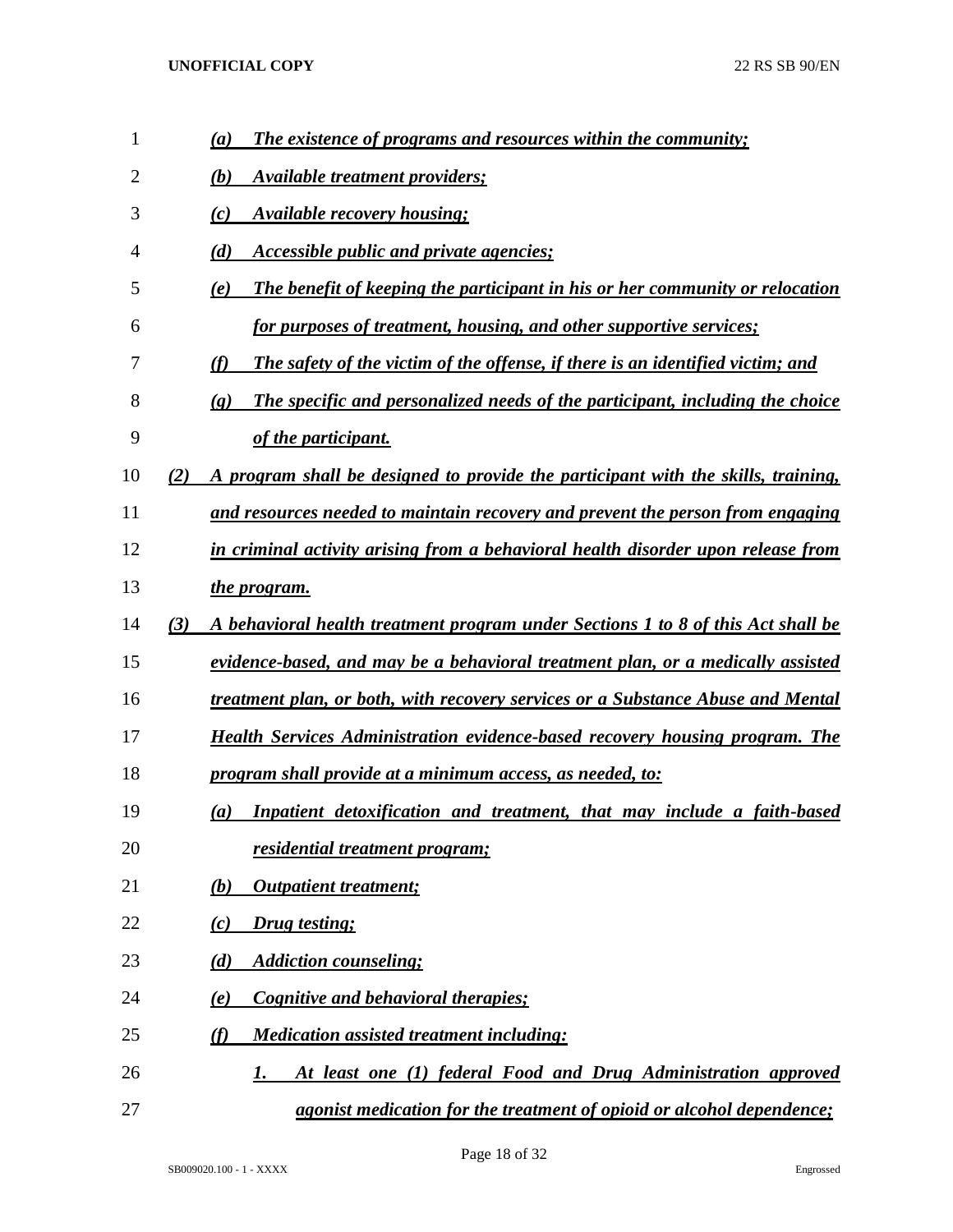| 1  | <b>Partial agonist medication;</b><br>2.                                                               |
|----|--------------------------------------------------------------------------------------------------------|
| 2  | Antagonist medication; and<br>3.                                                                       |
| 3  | Any other approved medication for the mitigation of opioid<br>4.                                       |
| 4  | withdrawal symptoms;                                                                                   |
| 5  | <b>Educational services;</b><br>$\left( \mathbf{g} \right)$                                            |
| 6  | <b>Vocational services;</b><br>(h)                                                                     |
| 7  | <i>Housing assistance;</i><br>(i)                                                                      |
| 8  | <b>Peer support services; and</b><br>(i)                                                               |
| 9  | Community support services, that may include faith-based services.<br>$\left( k\right)$                |
| 10 | <b>Except for recovery housing providers, all treatment providers shall:</b><br>(4)                    |
| 11 | Meet the licensure requirements and standards established by the Cabinet<br>(a)                        |
| 12 | for Health and Family Services under KRS Chapter 222;                                                  |
| 13 | Qualify as a Medicaid approved provider; and<br>(b)                                                    |
| 14 | <b>Be accredited by at least one (1) of the following:</b><br>(c)                                      |
| 15 | <b>American Society of Addiction Medicine;</b><br>I.                                                   |
| 16 | Joint Commission on the Accreditation of Healthcare Organizations;<br>2.                               |
| 17 | $\mathbf{r}$                                                                                           |
| 18 | <b>Commission on Accreditation of Rehabilitation Facilities.</b><br>3.                                 |
| 19 | All recovery housing service providers shall:<br>(5)                                                   |
| 20 | <b>Be certified using the National Alliance for Recovery Residences standards;</b><br>$\left(a\right)$ |
| 21 | <b>Provide evidence-based services;</b><br>(b)                                                         |
| 22 | <b>Provide a record of outcomes;</b><br>(c)                                                            |
| 23 | (d)<br><b>Provide peer support services; and</b>                                                       |
| 24 | Address the social determinants of health.<br>(e)                                                      |
| 25 | The Department for Medicaid Services, in conjunction with the program<br>(6)<br>(a)                    |
| 26 | provider, shall assist any program participant who qualifies for Medicaid                              |
| 27 | services to obtain or access Medicaid services for his or her behavioral                               |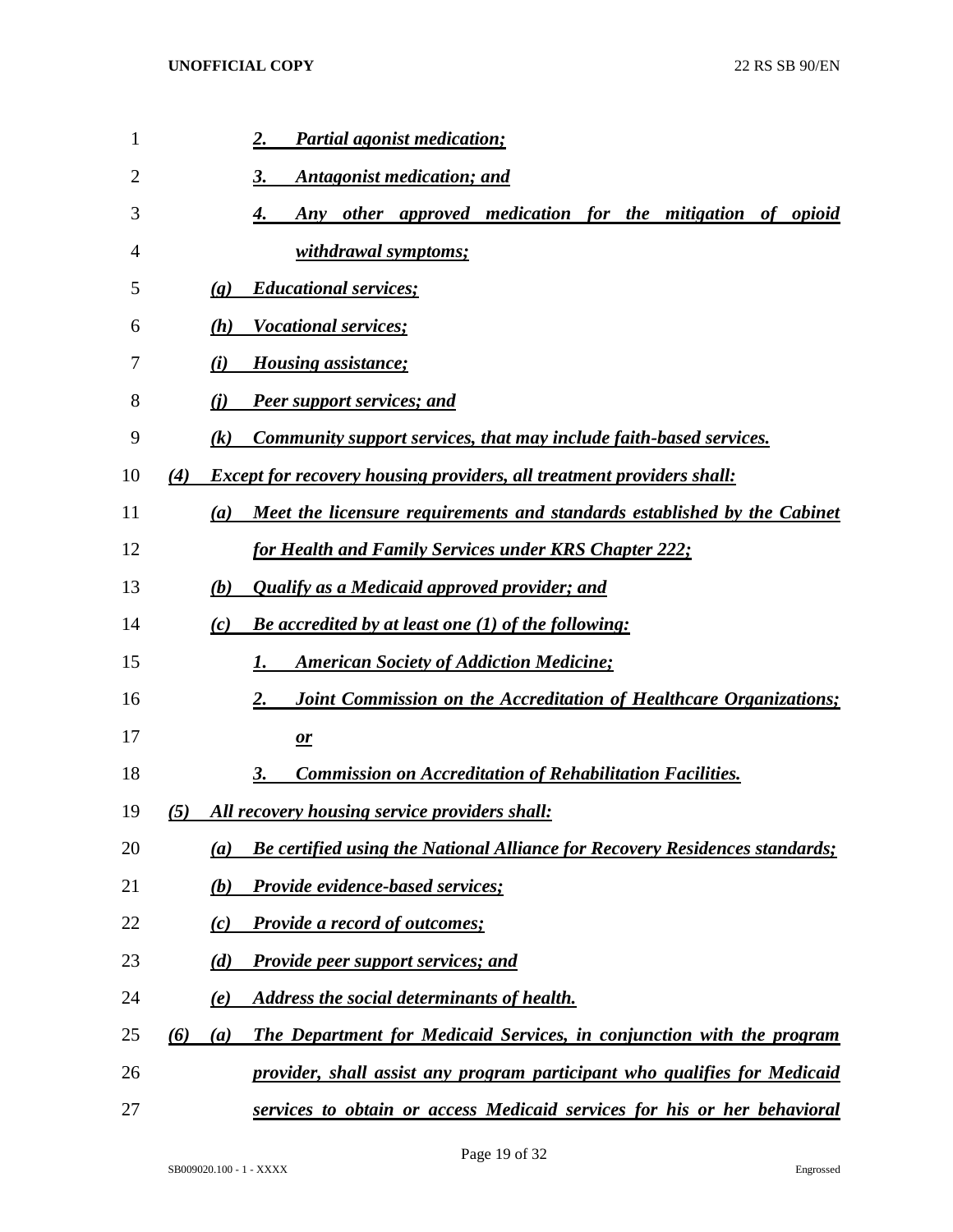| 1  |     | <b>health disorder treatment or recovery program;</b>                             |
|----|-----|-----------------------------------------------------------------------------------|
| 2  | (b) | <b>The Department for Medicaid Services and its contractors shall provide an</b>  |
| 3  |     | individual participating in the behavioral health conditional dismissal           |
| 4  |     | program with the substance use disorder benefit as provided under KRS             |
| 5  |     | $205.6311$ ; and                                                                  |
| 6  | (c) | A Medicaid managed care organization shall treat any referral for                 |
| 7  |     | treatment under Sections 1 to 8 of this Act as an "expedited authorization"       |
| 8  |     | request" as provided under KRS $205.534(2)(a)2.b.$                                |
| 9  | (7) | <b>Recovery housing services provided under this pilot program shall:</b>         |
| 10 | (a) | <b>Be paid utilizing a value-based payment system developed and established</b>   |
| 11 |     | by the medical managed care organizations in conjunction with the                 |
| 12 |     | <b>Department for Medicaid Services and recovery housing providers. The</b>       |
| 13 |     | value-based payment system shall be established no later than January 1,          |
| 14 |     | 2023, and shall include the following for recovery housing programs:              |
| 15 |     | The development of a qualified recovery housing provider network;<br>1.           |
| 16 |     | <u>and</u>                                                                        |
| 17 |     | <b>Establishment and implementation of a value-based payment system</b><br>2.     |
| 18 |     | that shall include the regular collection of outcomes data within                 |
| 19 |     | existing Medicaid reimbursement regulations; and                                  |
| 20 | (b) | Be limited to two hundred (200) individuals unless additional funding             |
| 21 |     | designated for recovery housing is available through the Cabinet for Health       |
| 22 |     | and Family Services.                                                              |
| 23 |     | $\rightarrow$ SECTION 8.<br>A NEW SECTION OF KRS CHAPTER 533 IS CREATED TO        |
| 24 |     | <b>READ AS FOLLOWS:</b>                                                           |
| 25 | (1) | The Cabinet for Health and Family Services shall establish and maintain a list of |
| 26 |     | approved assessors for each county participating in the pilot program established |
| 27 |     | under Section 1 of this Act to perform clinical assessments; and                  |

Page 20 of 32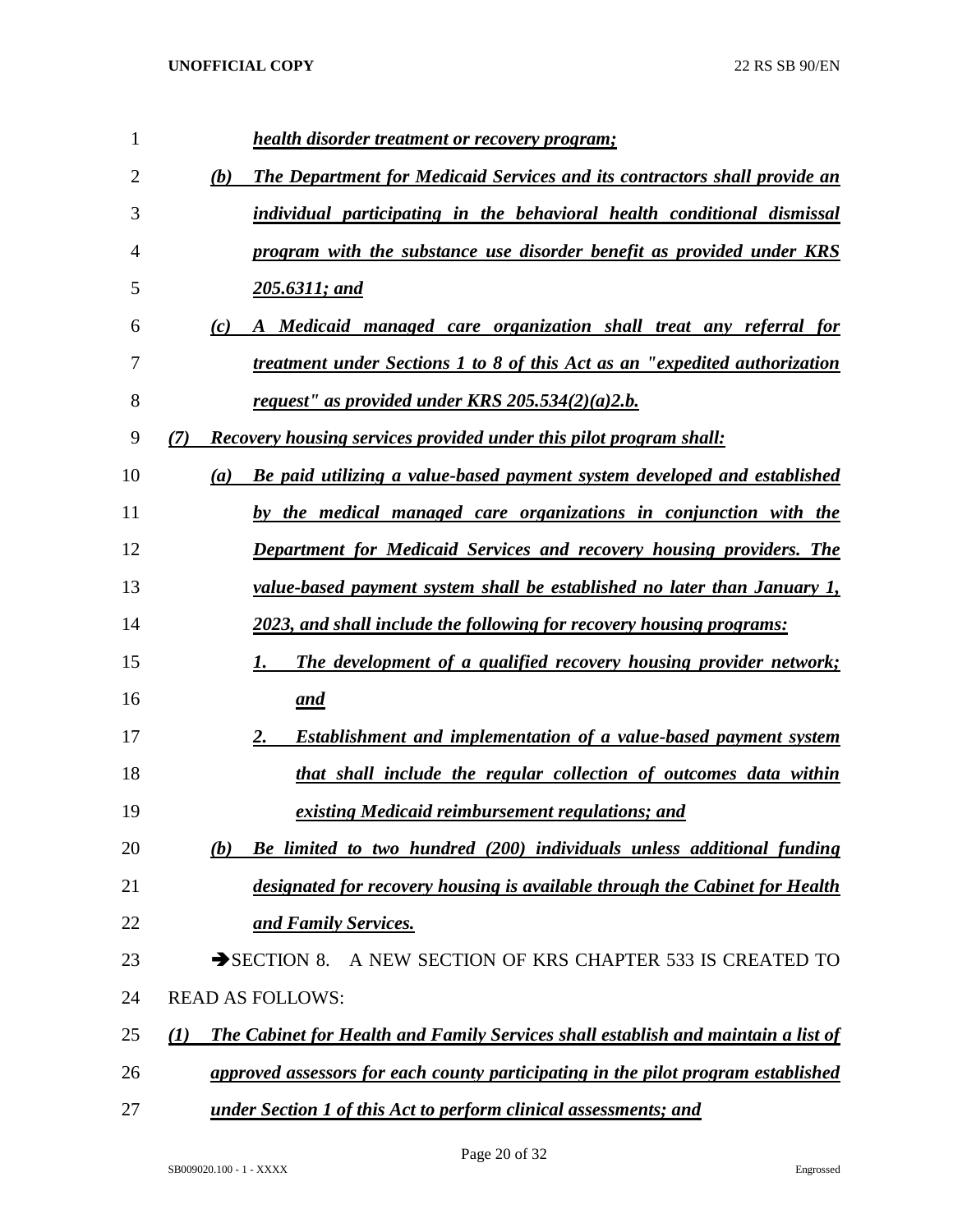| 1  | No assessor shall be approved unless he or she is a:<br>(2)                                           |
|----|-------------------------------------------------------------------------------------------------------|
| 2  | Qualified mental health professional as defined under Section 2 of this Act;<br>(a)                   |
| 3  | and                                                                                                   |
| 4  | (b)<br>Medicaid approved provider or employed by a Medicaid approved provider.                        |
| 5  | SECTION 9. A NEW SECTION OF KRS CHAPTER 533 IS CREATED TO                                             |
| 6  | <b>READ AS FOLLOWS:</b>                                                                               |
| 7  | The Office of Adult Education within the Department of Workforce<br>$\mathcal{L}(I)$<br>(a)           |
| 8  | <b>Investment of the Education and Workforce Development Cabinet in</b>                               |
| 9  | conjunction with a community rehabilitation provider shall conduct an in-                             |
| 10 | person initial screening of any individual participating in a behavioral                              |
| 11 | health conditional dismissal program within thirty (30) days of a participant                         |
| 12 | <u>beginning the program under Section 4 of this Act.</u>                                             |
| 13 | Nothing in this section shall prohibit any department, office, or division of<br>(b)                  |
| 14 | the Education and Workforce Development Cabinet from entering into an                                 |
| 15 | agreement with a third party in each county participating in the pilot                                |
| 16 | program to provide the services required under this section.                                          |
| 17 | (2)<br><b>The initial screening shall include:</b>                                                    |
| 18 | Educational history including highest school grade completed, and when;<br>(a)                        |
| 19 | <b>Employment history including types and lengths of employments;</b><br>(b)                          |
| 20 | Military history, if any;<br>(c)                                                                      |
| 21 | The participant's physical, mental, and emotional abilities and limitations;<br>(d)                   |
| 22 | Aptitude, skill level, and interest testing;<br>(e)                                                   |
| 23 | (f)<br>An assessment of language skills; and                                                          |
| 24 | A determination of whether further assessment is needed to develop the<br>$\left( \mathbf{g} \right)$ |
| 25 | vocational component of the recovery treatment program. If further                                    |
| 26 | assessment is required, it shall be completed within the first ninety (90) days                       |
| 27 | following entry into the recovery treatment program unless additional time                            |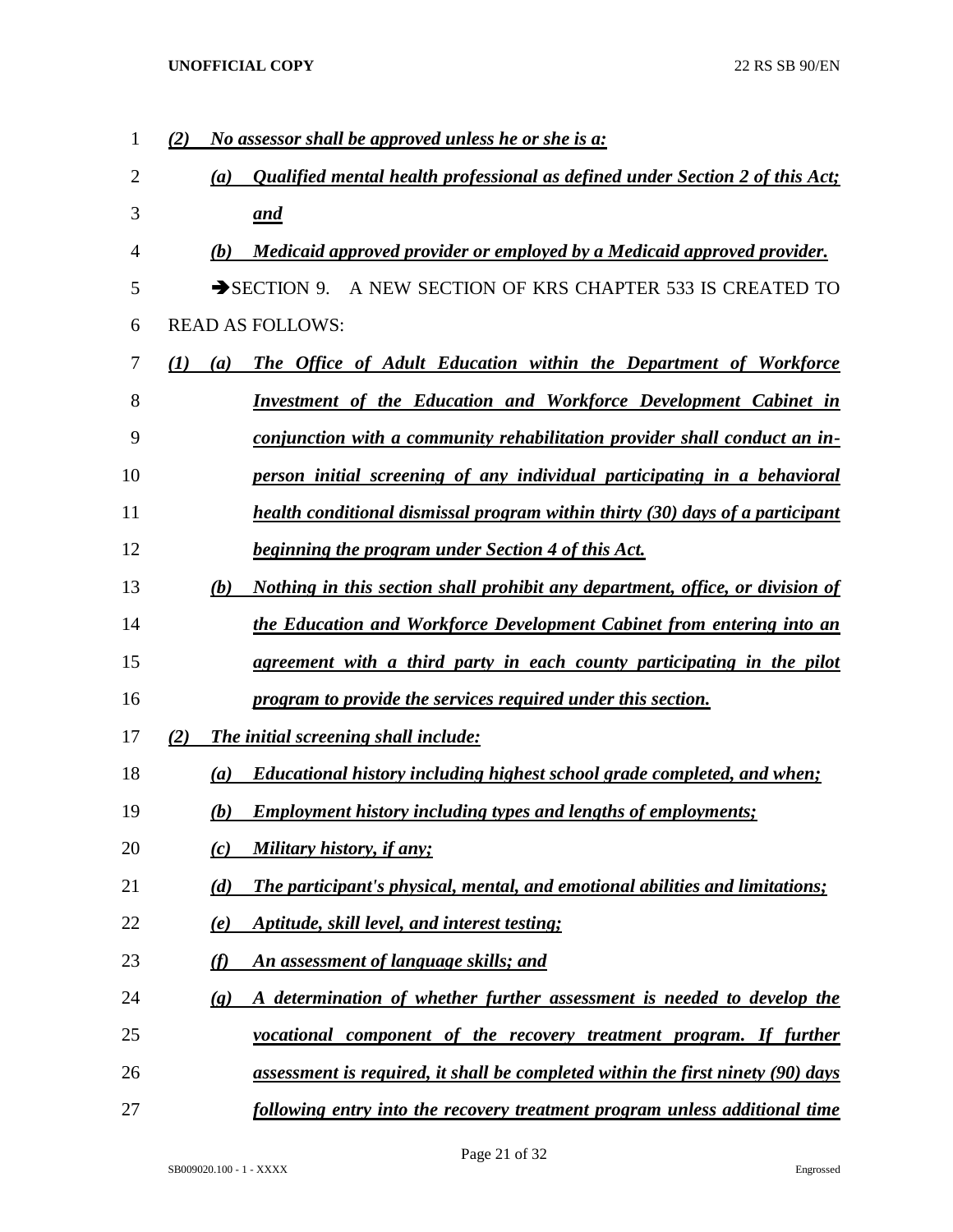| $\mathbf{1}$   | <u>is needed to provide for physical recovery from the effects of a severe</u>             |
|----------------|--------------------------------------------------------------------------------------------|
| $\overline{2}$ | behavioral health disorder.                                                                |
| 3              | Within ten (10) days of completion of the vocational assessment, the Office of<br>(3)      |
| 4              | Adult Education, in consultation with the behavioral health conditional dismissal          |
| 5              | program provider, shall establish an individualized plan designed to attain a              |
| 6              | <i>specific employment outcome to include:</i>                                             |
| 7              | Specific educational goals with identification of institutions from which the<br>(a)       |
| 8              | <i>participant will receive educational credits or training;</i>                           |
| 9              | (b)<br><b>Specific job-skills training, and the facility or institution from which the</b> |
| 10             | <i>participant will receive the job skills training, to include:</i>                       |
| 11             | A holistic education curriculum that includes but is not limited to<br>1.                  |
| 12             | problem solving, communication skills, and interpersonal skills; and                       |
| 13             | 2.<br><b>Sector specific employers as designated by the Kentucky Workforce</b>             |
| 14             | <b>Innovation Board;</b>                                                                   |
| 15             | The required number of hours per week the participant will be engaged in<br>(c)            |
| 16             | educational or vocational training, including anticipated study time or                    |
| 17             | assigned projects completion time outside of the classroom or training                     |
| 18             | <i>facility;</i>                                                                           |
| 19             | The specific services that will be provided through the Department of<br>(d)               |
| 20             | Workforce Investment to achieve the employment outcome, overcome or                        |
| 21             | minimize any identified obstacles to employment, and the frequency with                    |
| 22             | which those services will be provided, including but not limited to access to              |
| 23             | services during non-traditional business hours and support;                                |
| 24             | The beginning and projected completion date of each service;<br>(e)                        |
| 25             | If supported employment training or services are to be provided outside of<br>(f)          |
| 26             | the Education and Workforce Development Cabinet, the identification of                     |
| 27             | the provider of the extended services and the reporting and accountability                 |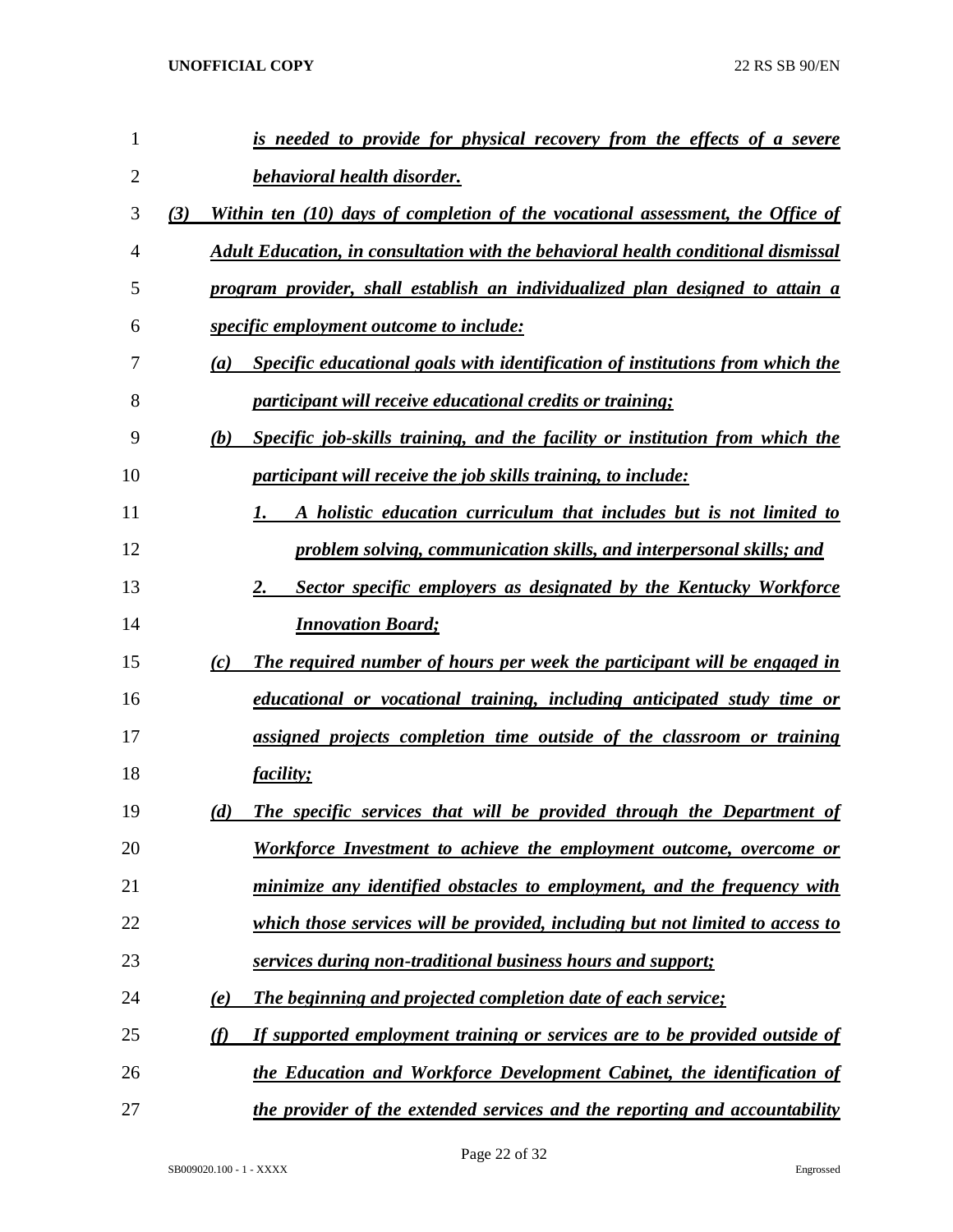| 1  | requirements established with the program provider;                                          |
|----|----------------------------------------------------------------------------------------------|
| 2  | The criteria established for evaluating progress and success;<br>$\left( \mathbf{g} \right)$ |
| 3  | The attendance and reporting requirements established for the participant<br>(h)             |
| 4  | and for the institution or facility providing the service, including to whom                 |
| 5  | and with what frequency reports are to be made;                                              |
| 6  | The date the employment plan is estimated to be completed;<br>(i)                            |
| 7  | The job-placement assistance plan that will be provided to the participant by<br>(i)         |
| 8  | the department;                                                                              |
| 9  | The need for ongoing or future training following completion of the<br>(k)                   |
| 10 | employment plan and the availability of that training to the participant; and                |
| 11 | (l)<br>The continuum of care to be provided by a community rehabilitation                    |
| 12 | <i>provider.</i>                                                                             |
| 13 | The Department of Workforce Investment, in consultation with the Kentucky<br>(4)             |
| 14 | Higher Education Assistance Authority, shall provide the participant with                    |
| 15 | assistance in securing all scholarships, grants, or other available financial                |
| 16 | assistance to ensure access to the educational or training requirements needed to            |
| 17 | <i>achieve the specific employment outcome.</i>                                              |
| 18 | (5)<br>The Department of Workforce Investment may establish an electronic registry to        |
| 19 | be used by participants in the behavioral conditional dismissal program,                     |
| 20 | treatment plan providers, and prospective employers to assist in matching                    |
| 21 | program participants with employment opportunities.                                          |
| 22 | SECTION 10. A NEW SECTION OF KRS CHAPTER 533 IS CREATED TO                                   |
| 23 | <b>READ AS FOLLOWS:</b>                                                                      |
| 24 | The Behavioral Health Conditional Dismissal Program Implementation Council<br>(I)            |
| 25 | is created for the purpose of assisting with the implementation of the behavioral            |
| 26 | health conditional dismissal pilot program created under Section 1 of this Act.              |
| 27 | The membership of the council shall include the following:<br>(2)                            |

Page 23 of 32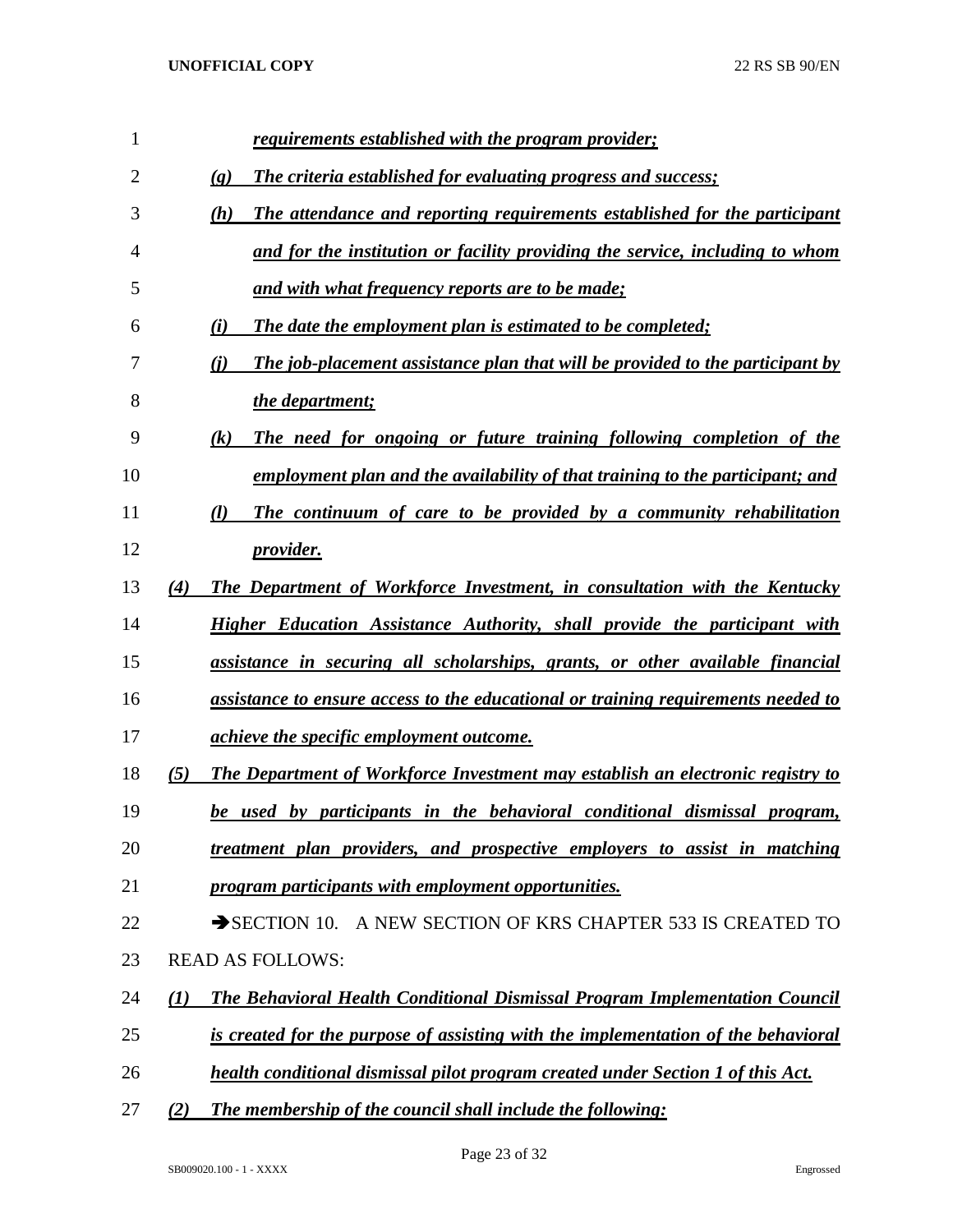| 1  |     | (a)                         | The executive director of the Office of Drug Control Policy, or his or her           |
|----|-----|-----------------------------|--------------------------------------------------------------------------------------|
| 2  |     |                             | designee, who shall serve as chair of the council;                                   |
| 3  |     | (b)                         | The director of the Administrative Office of the Courts, or his or her               |
| 4  |     |                             | designee;                                                                            |
| 5  |     | (c)                         | <b>The commissioner of the Department for Behavioral Health, Developmental</b>       |
| 6  |     |                             | and Intellectual Disabilities, or his or her designee;                               |
| 7  |     | (d)                         | <b>The commissioner of the Kentucky Department for Medicaid Services, or</b>         |
| 8  |     |                             | his or her designee;                                                                 |
| 9  |     | (e)                         | The public advocate, or his or her designee;                                         |
| 10 |     | (f)                         | A member of the Kentucky Commonwealth's Attorneys' Association, elected              |
| 11 |     |                             | by its membership;                                                                   |
| 12 |     | $\left( \mathbf{g} \right)$ | A member of the Kentucky County Attorneys Association;                               |
| 13 |     | (h)                         | One (1) Circuit Judge, elected by the Circuit Judges Association of                  |
| 14 |     |                             | <u>Kentucky;</u>                                                                     |
| 15 |     | (i)                         | <b>One (1) District Judge, elected by the District Judges Association of</b>         |
| 16 |     |                             | <u>Kentucky;</u>                                                                     |
| 17 |     | (i)                         | The executive director of the Kentucky Jailers Association, or his or her            |
| 18 |     |                             | designee; and                                                                        |
| 19 |     | $\left( k\right)$           | Two (2) individuals selected by the Kentucky Association of Regional                 |
| 20 |     |                             | <u>Programs, one (1) of whom shall be in recovery from a substance use</u>           |
| 21 |     |                             | disorder and one (1) of whom is being treated or has been treated for a              |
| 22 |     |                             | mental health disorder as defined in Section 2 of this Act.                          |
| 23 | (3) |                             | The council shall meet at least quarterly. Meetings shall be held at the call of the |
| 24 |     |                             | chair, or upon the written request of two (2) members to the chair.                  |
| 25 | (4) |                             | <b>The council shall:</b>                                                            |
| 26 |     | (a)                         | Oversee the implementation of the behavioral health conditional dismissal            |
| 27 |     |                             | program pilot project;                                                               |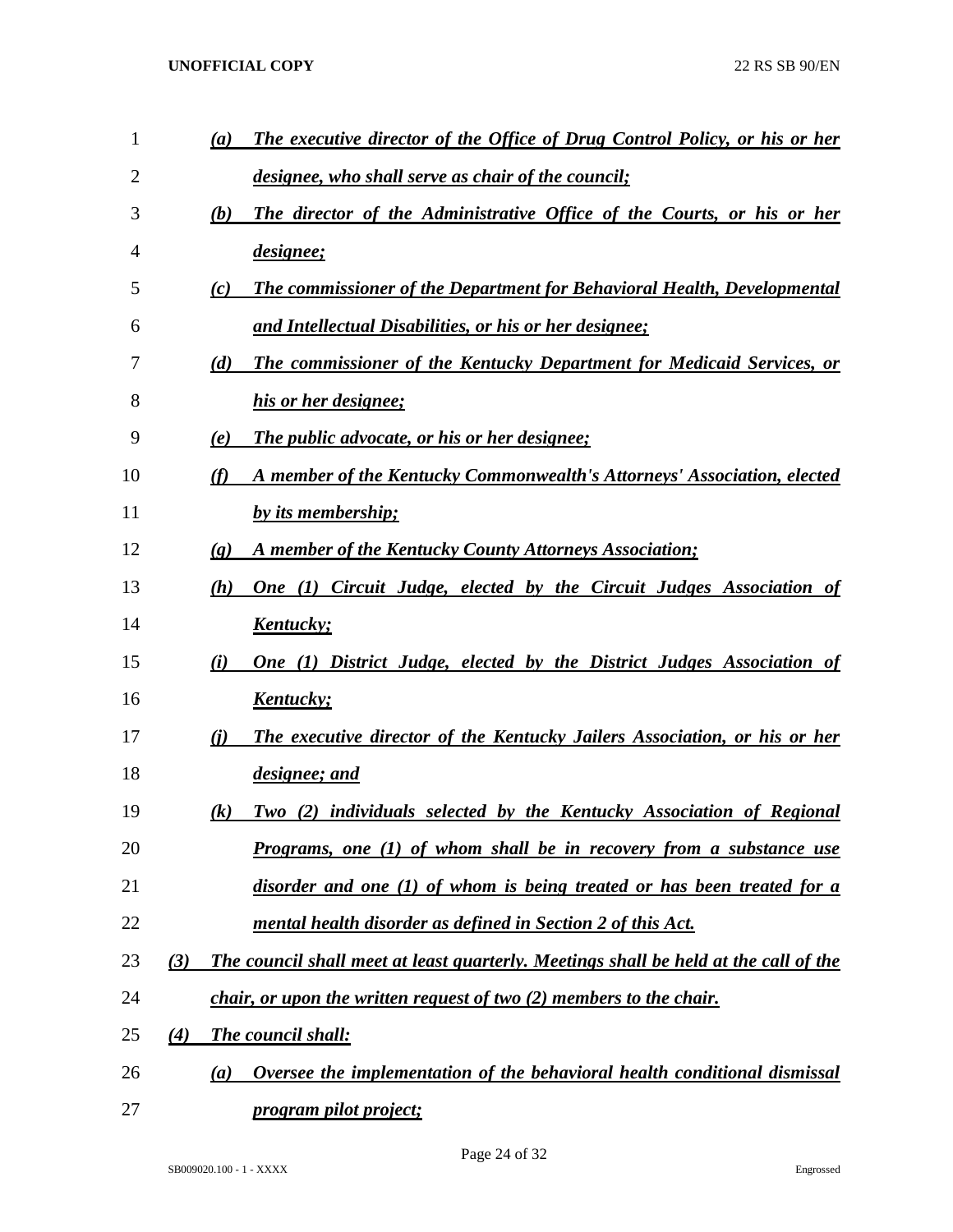| 1  | Review the data collected by the Administrative Office of the Courts and<br>(b)               |
|----|-----------------------------------------------------------------------------------------------|
| 2  | <u>report to the Interim Joint Committee on Judiciary and the Governor by</u>                 |
| 3  | October 1 of each year of the pilot project regarding:                                        |
| 4  | Recommendations for any additional performance measures needed to<br>1.                       |
| 5  | promote the success of the program;                                                           |
| 6  | <u>Whether any action is necessary, including funding or legislation;</u><br>2.               |
| 7  | 3.<br><b>Recommendations for resolving any matters</b><br>that reduce the                     |
| 8  | <u>effectiveness of the program; and</u>                                                      |
| 9  | Any additional information the council deems appropriate.<br>4.                               |
| 10 | Members shall not receive any additional compensation for their service on the<br>(5)         |
| 11 | council but shall be reimbursed for all necessary expenses.                                   |
| 12 | (6)<br>The council shall be attached to the Justice and Public Safety Cabinet for             |
| 13 | <i><u>administrative purposes.</u></i>                                                        |
| 14 | The council shall terminate December 31, 2027, unless extended by the General<br>(7)          |
| 15 | Assembly.                                                                                     |
| 16 | SECTION 11. A NEW SECTION OF KRS CHAPTER 533 IS CREATED TO                                    |
| 17 | <b>READ AS FOLLOWS:</b>                                                                       |
| 18 | There is hereby created a trust and agency account to be known as the<br>(I)                  |
| 19 | <b>Behavioral Health Conditional Dismissal Program trust fund to be administered</b>          |
| 20 | by the Department for Behavioral Health, Developmental and Intellectual                       |
| 21 | <b>Disabilities within the Cabinet for Health and Family Services.</b>                        |
| 22 | (2)<br><b>The fund may contain:</b>                                                           |
| 23 | Appropriations by the General Assembly for the purpose of the behavioral<br>$\left( a\right)$ |
| 24 | health conditional dismissal program;                                                         |
| 25 | State and federal grants, including but not limited to treatment related to<br>(b)            |
| 26 | <b><u>substance abuse disorder or a mental health disorder;</u></b>                           |
| 27 | Opioid settlement moneys made available for the purposes of the fund;<br>(c)                  |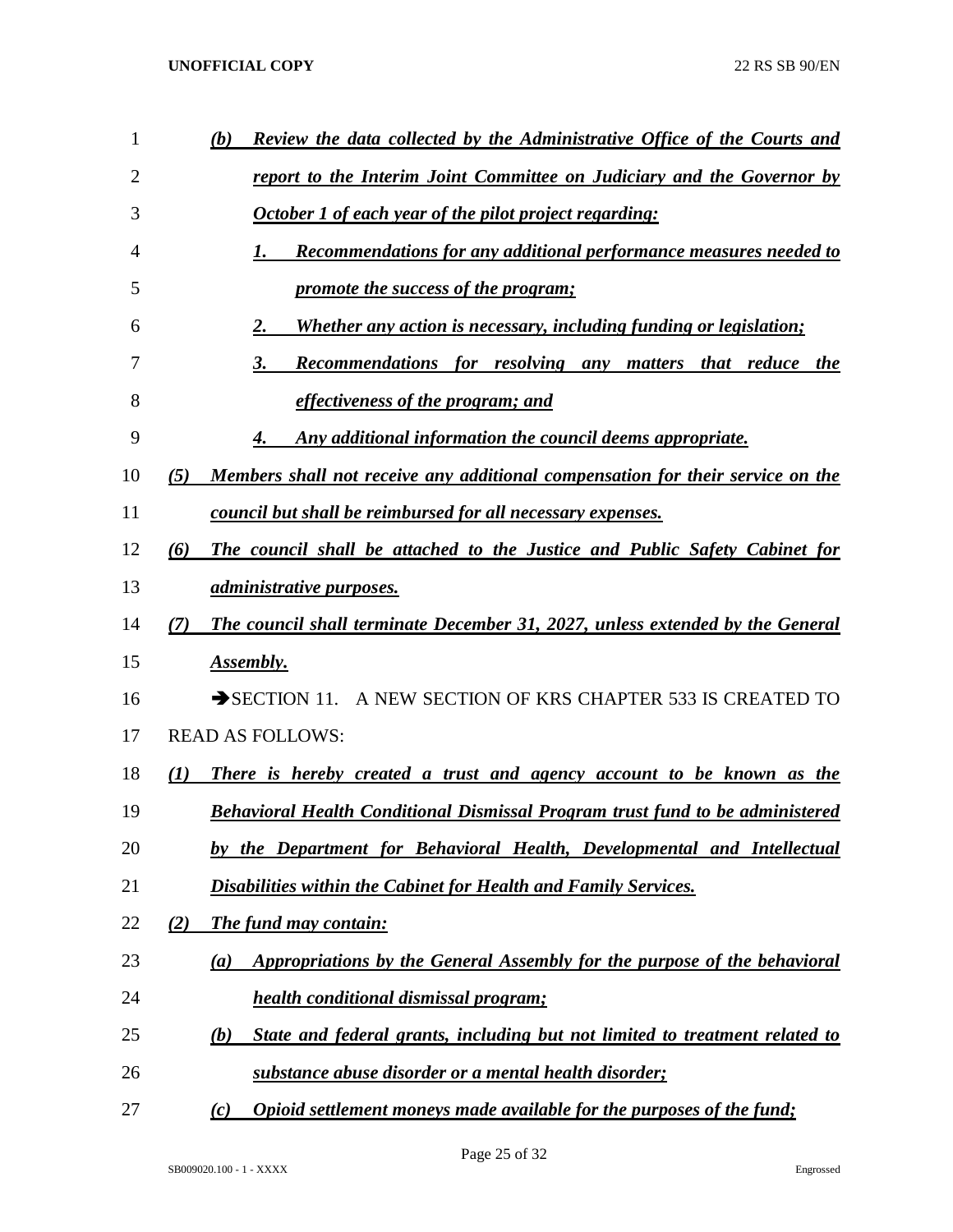| 1  |     | (d)<br>Devises,<br><i>bequests,</i><br>gifts,<br>donations,<br>including<br>philanthropic<br>and |
|----|-----|--------------------------------------------------------------------------------------------------|
| 2  |     | <u>organizations; and</u>                                                                        |
| 3  |     | Any other contributions from public agencies or other entities made<br>(e)                       |
| 4  |     | <i><u>available for the purposes of the fund.</u></i>                                            |
| 5  | (3) | Moneys deposited in the fund shall be used to administer and support the                         |
| 6  |     | purposes of Sections 1 to 11 of this Act, and may include payments for services                  |
| 7  |     | rendered by a qualified mental health provider as defined under Section 2 of this                |
| 8  |     | Act and treatment program providers upon exhaustion of payments from other                       |
| 9  |     | payment providers, including but not limited to Medicaid and private insurance.                  |
| 10 | (4) | The department may, in accordance with KRS Chapter 45A, select and contract                      |
| 11 |     | with a third-party administrator to serve as the benefit manager for the program.                |
| 12 |     | The contract between the department and the benefit manager shall be submitted                   |
| 13 |     | to the Government Contract Review Committee of the Legislative Research                          |
| 14 |     | <b>Commission for comment and review.</b>                                                        |
| 15 | (5) | Notwithstanding KRS 45.229, any moneys remaining in the fund at the close of                     |
| 16 |     | the fiscal year shall not lapse but shall be carried forward into the succeeding                 |
| 17 |     | fiscal year to be used for the purposes established in Sections 1 to 11 of this Act.             |
| 18 | (6) | Any interest earned on moneys in the fund shall accrue to the fund and shall not                 |
| 19 |     | <u>lapse.</u>                                                                                    |
| 20 | (7) | Moneys deposited in the fund are hereby appropriated for the purposes set forth                  |
| 21 |     | in this section and shall not be appropriated or transferred by the General                      |
| 22 |     | <b>Assembly for any other purposes.</b>                                                          |
| 23 |     | Section 12. KRS 197.020 is amended to read as follows:                                           |
| 24 | (1) | The Department of Corrections shall:                                                             |
| 25 |     | Promulgate administrative regulations for the government and discipline of<br>(a)                |
| 26 |     | the penitentiary, for the government and official conduct of all officials                       |
| 27 |     | connected with the penitentiary, and for the government of the prisoners in                      |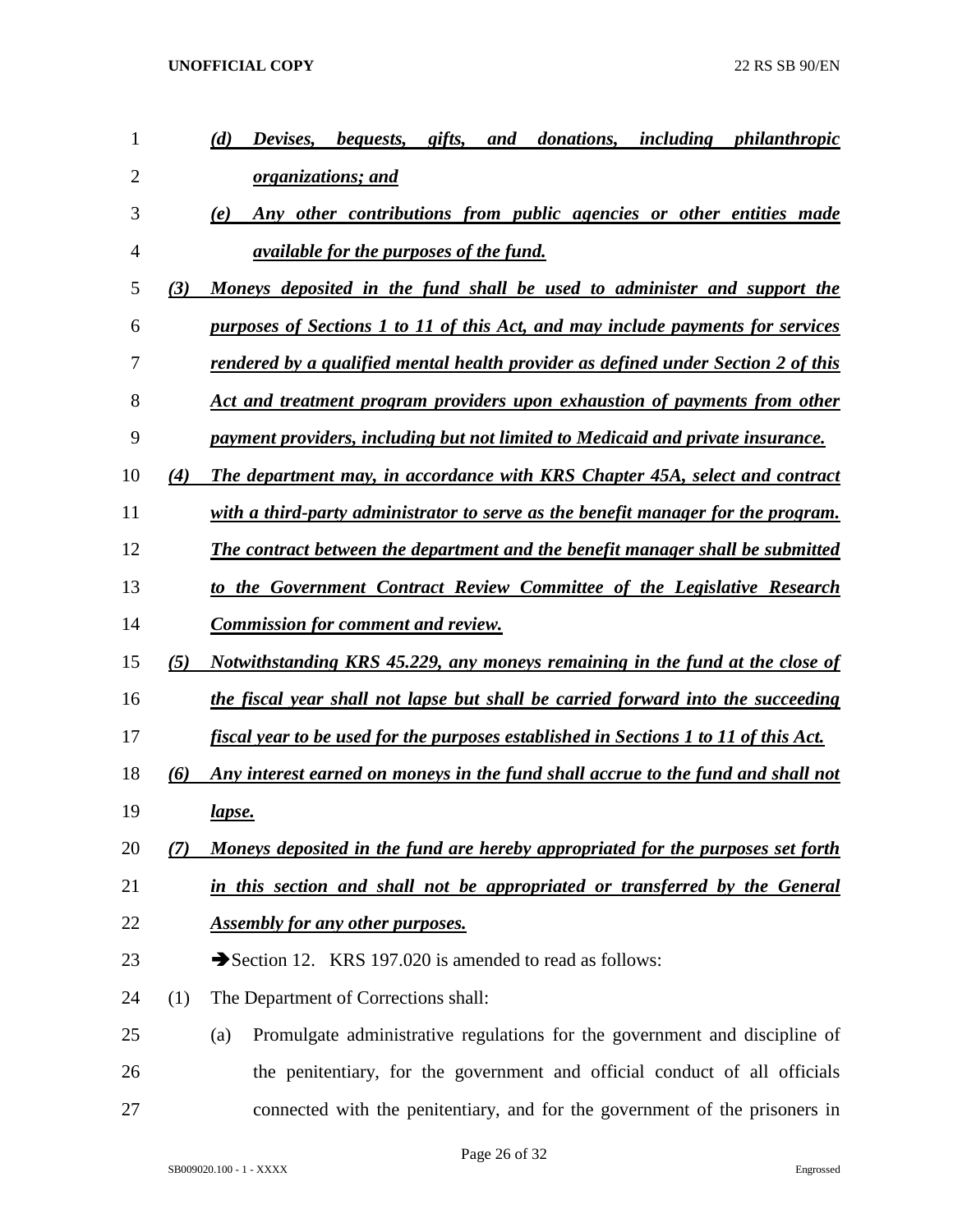- 1 their deportment and conduct;
- (b) Promulgate administrative regulations for the character of food and diet of the prisoners; the preservation of the health of the prisoners; the daily cleansing of the penitentiary; the cleanliness of the persons of the prisoners; the general sanitary government of the penitentiary and prisoners; the character of the labor; the quantity of food and clothing; and the length of time during which the prisoners shall be employed daily;
- (c) Promulgate administrative regulations, as the department deems necessary, for the disposition of abandoned, lost, or confiscated property of prisoners;
- (d) Promulgate administrative regulations for the administration of a validated risk and needs assessment to assess the criminal risk factors and correctional needs of all inmates upon commitment to the department;
- (e) Promulgate administrative regulations to*:*
- *1.* Create a certification process for county jails that may house female state inmates. The administrative regulations shall include a requirement of a physical barrier between male and female inmates; and
- *2. Require telehealth services in county jails; and*
- (f) Cause the administrative regulations promulgated by the department, together with the law allowing commutation of time to prisoners for good conduct, to be printed and posted in conspicuous places in the cell houses and workshops. (2) The department may impose a reasonable fee for the use of medical facilities by a
- prisoner who has the ability to pay for the medical and dental care. These funds may be deducted from the prisoner's inmate account. A prisoner shall not be denied medical or dental treatment because he or she has insufficient funds in his or her inmate account.
- (3) The department may promulgate administrative regulations in accordance with KRS Chapter 13A to implement a program that provides for reimbursement of telehealth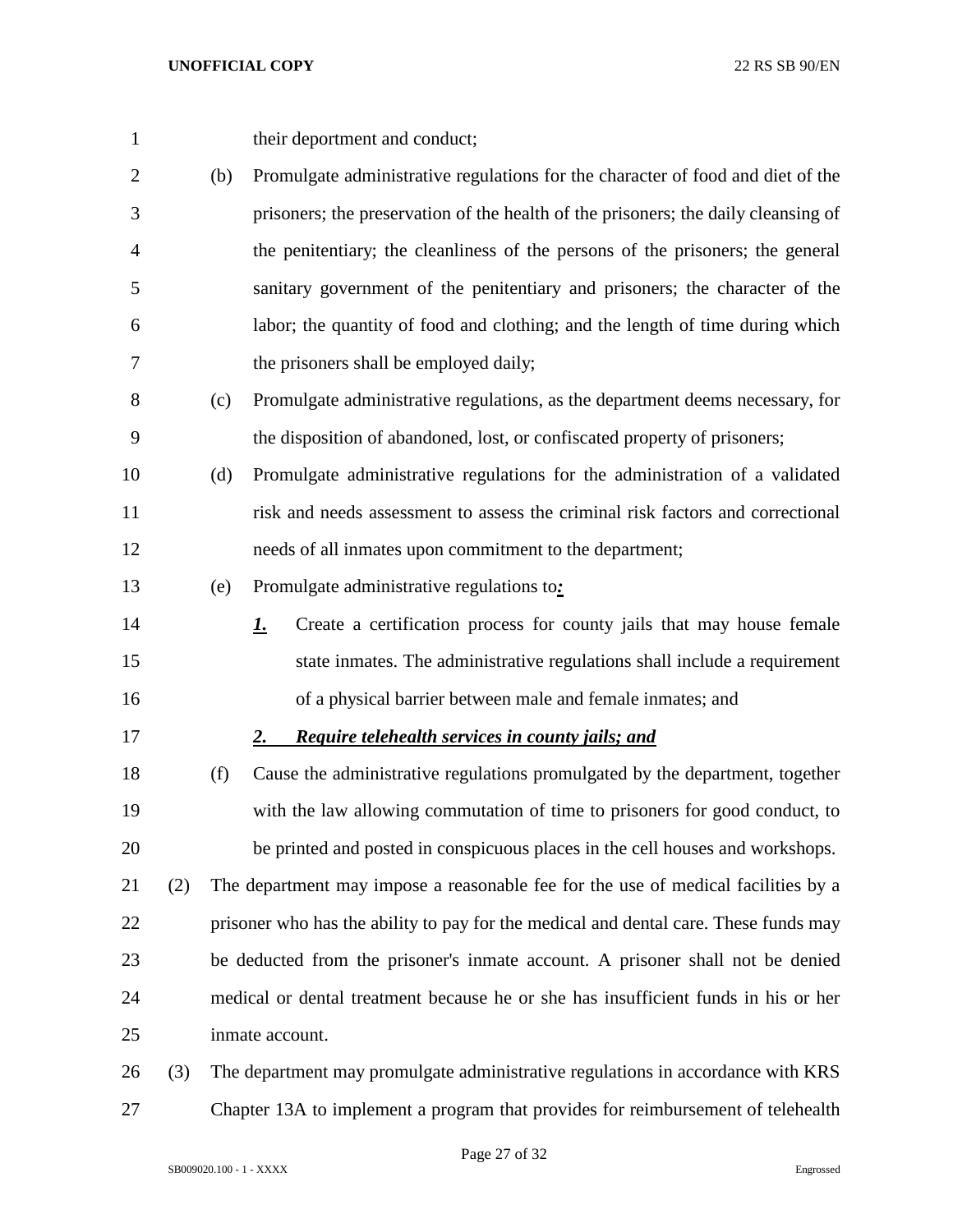| $\mathbf{1}$   | consultations.                                                                              |
|----------------|---------------------------------------------------------------------------------------------|
| 2              | Fees for the use of medical facilities by a state prisoner who is confined in a jail<br>(4) |
| 3              | pursuant to KRS 532.100 or other statute shall be governed by KRS 441.045.                  |
| $\overline{4}$ | Notwithstanding KRS 15.291 and 15.293(5), there is hereby<br>$\rightarrow$ Section 13.      |
| 5              | appropriated Restricted Funds in the amount of \$10,500,000 in each fiscal year from the    |
| 6              | Opioid Abatement Trust Fund to the Behavioral Health, Developmental and Intellectual        |
| 7              | Disabilities budget unit for the behavioral health conditional dismissal program described  |
| $8\,$          | in Sections 1 to 8 of this Act. The department shall reimburse the Administrative Office    |
| 9              | of the Courts for administrative costs related to the program up to \$500,000 per year.     |
| 10             | Section 14. 2022 RS HB 214/EN is hereby amended as follows:                                 |
| 11             | On page 10, line 3, delete "January 1, 2027" and insert in lieu thereof "January 1,         |
| 12             | 2031"; and                                                                                  |
| 13             | On page 10, line 10, after "November 2026 regular election" insert "or the                  |
| 14             | November 2030 regular election"; and                                                        |
| 15             | On page 10, line 18, after "November 2026 regular election" insert "or the                  |
| 16             | November 2030 regular election"; and                                                        |
| 17             | On page 11, line 3, delete "November 2026" and insert in lieu thereof "November"            |
| 18             | 2030".                                                                                      |
| 19             | Section 15. KRS 625.090 is amended to read as follows:                                      |
| 20             | The Circuit Court may involuntarily terminate all parental rights of a parent of a<br>(1)   |
| 21             | named child, if the Circuit Court finds from the pleadings and by clear and                 |
| 22             | convincing evidence that:                                                                   |
| 23             | The child has been adjudged to be an abused or neglected child, as<br>(a)<br>1.             |
| 24             | defined in KRS $600.020(1)$ , by a court of competent jurisdiction;                         |
| 25             | 2.<br>The child is found to be an abused or neglected child, as defined in KRS              |
| 26             | $600.020(1)$ , by the Circuit Court in this proceeding;                                     |
| 27             | The child is found to have been diagnosed with neonatal abstinence<br>3.                    |

Page 28 of 32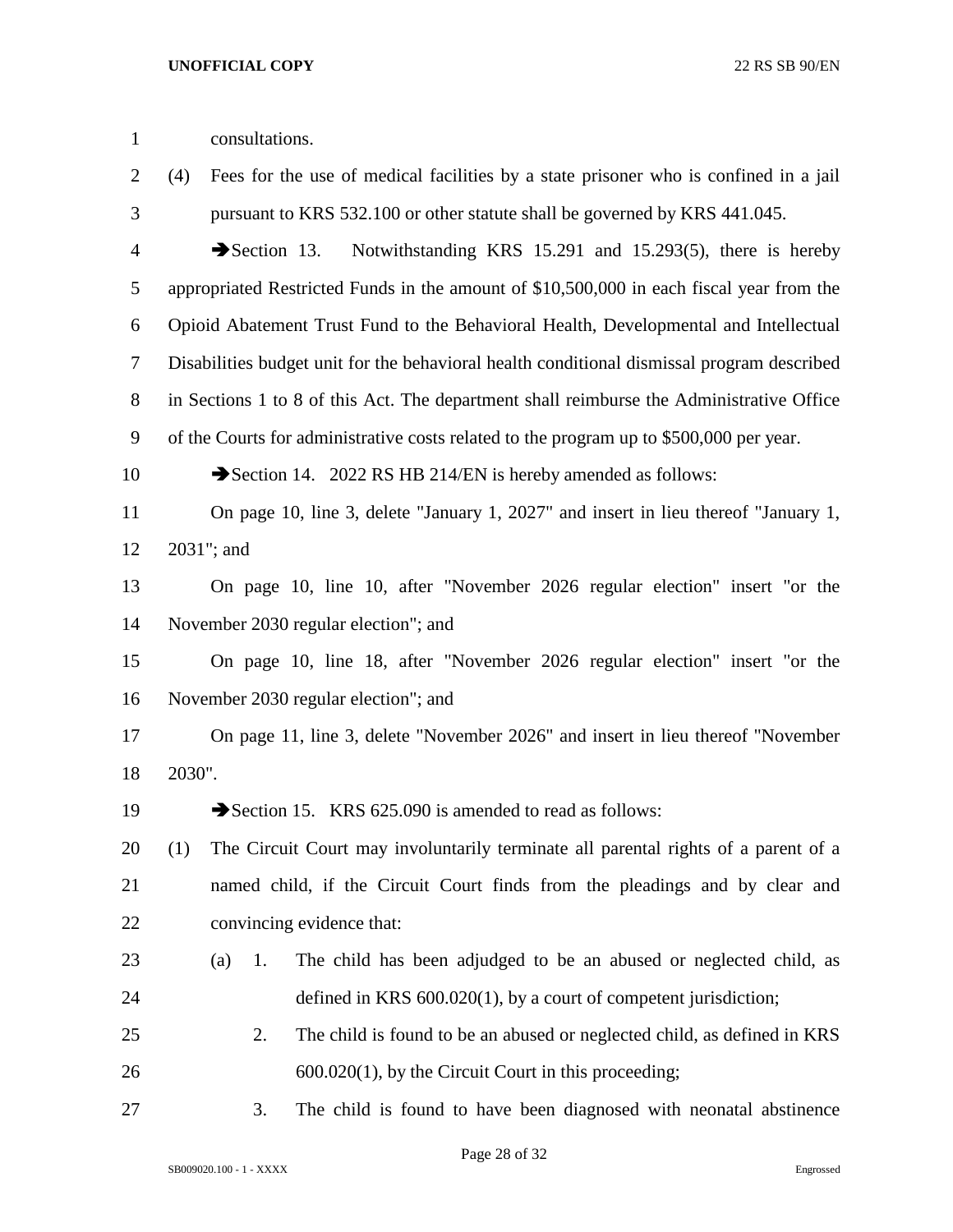| 1              |     |          |    | syndrome at the time of birth, unless his or her birth mother:                          |
|----------------|-----|----------|----|-----------------------------------------------------------------------------------------|
| $\overline{2}$ |     |          |    | Was prescribed and properly using medication for a legitimate<br>a.                     |
| 3              |     |          |    | medical condition as directed by a health care practitioner that may                    |
| 4              |     |          |    | have led to the neonatal abstinence syndrome; or                                        |
| 5              |     |          |    | Is currently, or within ninety (90) days after the birth, enrolled in<br>$\mathbf{b}$ . |
| 6              |     |          |    | and maintaining substantial compliance with both a substance                            |
| 7              |     |          |    | abuse treatment or recovery program and a regimen of prenatal                           |
| 8              |     |          |    | care or postnatal care as recommended by her health care                                |
| 9              |     |          |    | practitioner throughout the remaining term of her pregnancy or the                      |
| 10             |     |          |    | appropriate time after her pregnancy; or                                                |
| 11             |     |          | 4. | The parent has been convicted of a criminal charge relating to the                      |
| 12             |     |          |    | physical or sexual abuse or neglect of any child and that physical or                   |
| 13             |     |          |    | sexual abuse, neglect, or emotional injury to the child named in the                    |
| 14             |     |          |    | present termination action is likely to occur if the parental rights are not            |
| 15             |     |          |    | terminated;                                                                             |
| 16             |     | (b)      | 1. | The Cabinet for Health and Family Services has filed a petition with the                |
| 17             |     |          |    | court pursuant to KRS 620.180 or 625.050; or                                            |
| 18             |     |          | 2. | A child-placing agency licensed by the cabinet, any county or                           |
| 19             |     |          |    | <b>Commonwealth's attorney, or a parent has filed a petition with the</b>               |
| 20             |     |          |    | <i>court under KRS 625.050</i> ; and                                                    |
| 21             |     | (c)      |    | Termination would be in the best interest of the child.                                 |
| 22             | (2) |          |    | No termination of parental rights shall be ordered unless the Circuit Court also finds  |
| 23             |     |          |    | by clear and convincing evidence the existence of one $(1)$ or more of the following    |
| 24             |     | grounds: |    |                                                                                         |
| 25             |     | (a)      |    | That the parent has abandoned the child for a period of not less than ninety            |
| 26             |     |          |    | $(90)$ days;                                                                            |
| 27             |     | (b)      |    | That the parent has inflicted or allowed to be inflicted upon the child, by other       |
|                |     |          |    |                                                                                         |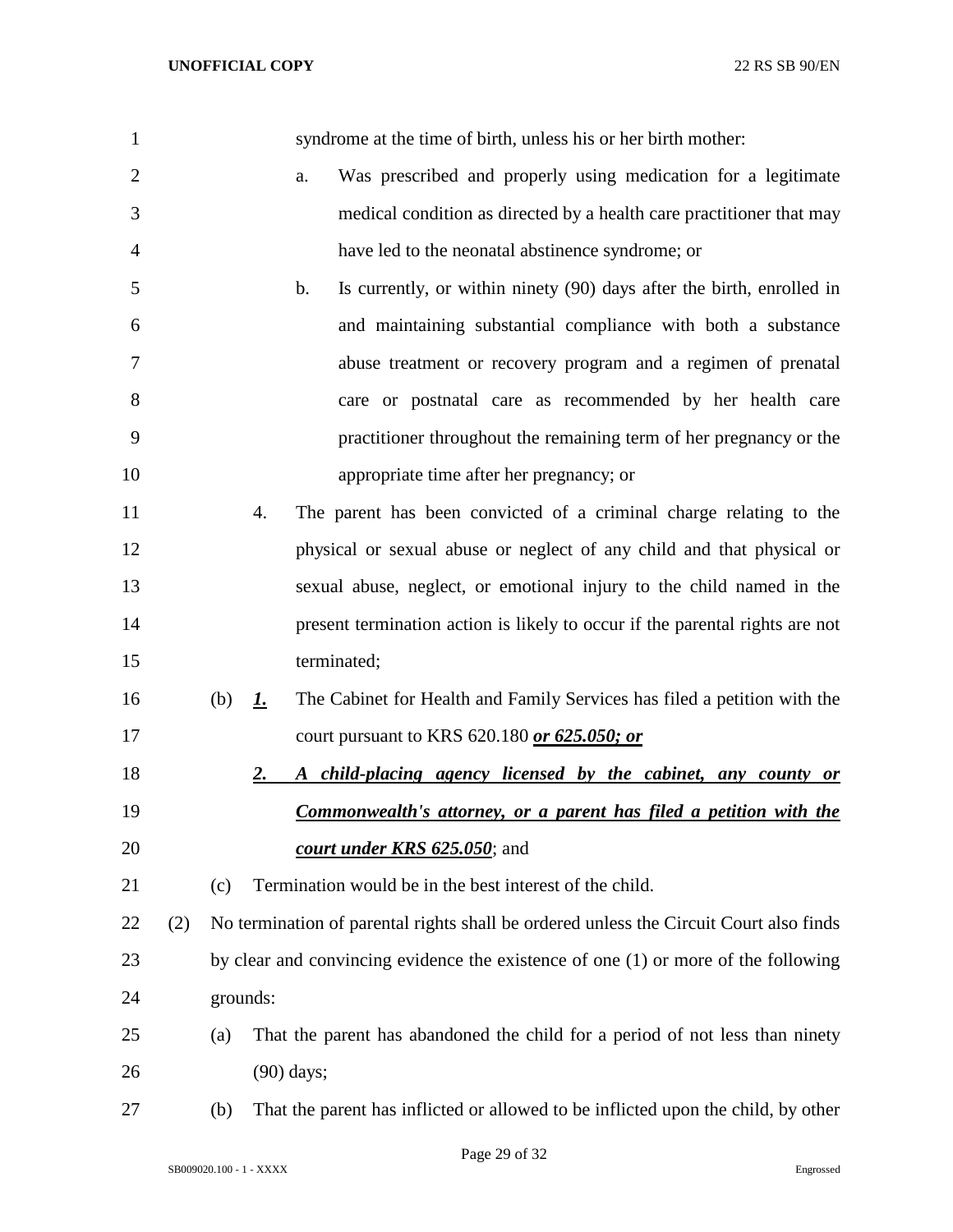| $\mathbf{1}$   |     | than accidental means, serious physical injury;                                  |
|----------------|-----|----------------------------------------------------------------------------------|
| $\overline{2}$ | (c) | That the parent has continuously or repeatedly inflicted or allowed to be        |
| 3              |     | inflicted upon the child, by other than accidental means, physical injury or     |
| $\overline{4}$ |     | emotional harm;                                                                  |
| 5              | (d) | That the parent has been convicted of a felony that involved the infliction of   |
| 6              |     | serious physical injury to any child;                                            |
| 7              | (e) | That the parent, for a period of not less than six (6) months, has continuously  |
| 8              |     | or repeatedly failed or refused to provide or has been substantially incapable   |
| 9              |     | of providing essential parental care and protection for the child and that there |
| 10             |     | is no reasonable expectation of improvement in parental care and protection,     |
| 11             |     | considering the age of the child;                                                |
| 12             | (f) | That the parent has caused or allowed the child to be sexually abused or         |
| 13             |     | exploited;                                                                       |
| 14             | (g) | That the parent, for reasons other than poverty alone, has continuously or       |
| 15             |     | repeatedly failed to provide or is incapable of providing essential food,        |
| 16             |     | clothing, shelter, medical care, or education reasonably necessary and           |
| 17             |     | available for the child's well-being and that there is no reasonable expectation |
| 18             |     | of significant improvement in the parent's conduct in the immediately            |
| 19             |     | foreseeable future, considering the age of the child;                            |
| 20             | (h) | That:                                                                            |
| 21             |     | The parent's parental rights to another child have been involuntarily<br>1.      |
| 22             |     | terminated;                                                                      |
| 23             |     | The child named in the present termination action was born subsequent<br>2.      |
| 24             |     | to or during the pendency of the previous termination; and                       |
| 25             |     | The conditions or factors which were the basis for the previous<br>3.            |
| 26             |     | termination finding have not been corrected;                                     |
| 27             | (i) | That the parent has been convicted in a criminal proceeding of having caused     |

Page 30 of 32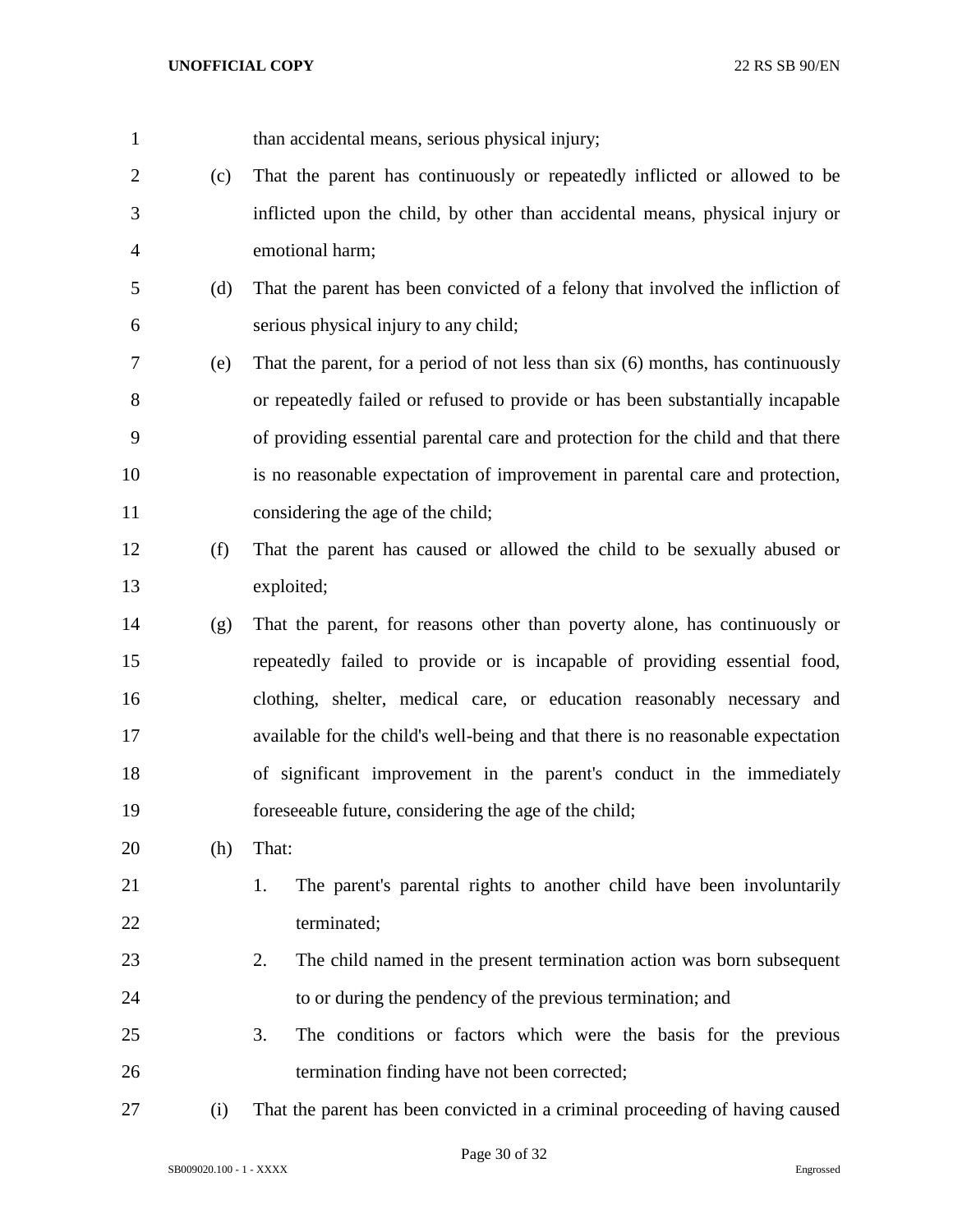| $\mathbf{1}$   |     |     | or contributed to the death of another child as a result of physical or sexual      |
|----------------|-----|-----|-------------------------------------------------------------------------------------|
| $\overline{2}$ |     |     | abuse or neglect;                                                                   |
| 3              |     | (j) | That the child has been in foster care under the responsibility of the cabinet      |
| $\overline{4}$ |     |     | for fifteen (15) cumulative months out of forty-eight (48) months preceding         |
| 5              |     |     | the filing of the petition to terminate parental rights; or                         |
| 6              |     | (k) | That the child has been removed from the biological or legal parents more           |
| 7              |     |     | than two $(2)$ times in a twenty-four $(24)$ month period by the cabinet or a       |
| 8              |     |     | court.                                                                              |
| 9              | (3) |     | In determining the best interest of the child and the existence of a ground for     |
| 10             |     |     | termination, the Circuit Court shall consider the following factors:                |
| 11             |     | (a) | Mental illness as defined by KRS 202A.011(9), or an intellectual disability as      |
| 12             |     |     | defined by KRS $202B.010(9)$ of the parent as certified by a qualified mental       |
| 13             |     |     | health professional, which renders the parent consistently unable to care for       |
| 14             |     |     | the immediate and ongoing physical or psychological needs of the child for          |
| 15             |     |     | extended periods of time;                                                           |
| 16             |     | (b) | Acts of abuse or neglect as defined in KRS 600.020(1) toward any child in the       |
| 17             |     |     | family;                                                                             |
| 18             |     | (c) | If the child has been placed with the cabinet, whether the cabinet has, prior to    |
| 19             |     |     | the filing of the petition made reasonable efforts as defined in KRS 620.020 to     |
| 20             |     |     | reunite the child with the parents unless one or more of the circumstances          |
| 21             |     |     | enumerated in KRS 610.127 for not requiring reasonable efforts have been            |
| 22             |     |     | substantiated in a written finding by the District Court;                           |
| 23             |     | (d) | The efforts and adjustments the parent has made in his circumstances,               |
| 24             |     |     | conduct, or conditions to make it in the child's best interest to return him to his |
| 25             |     |     | home within a reasonable period of time, considering the age of the child;          |
| 26             |     | (e) | The physical, emotional, and mental health of the child and the prospects for       |
| 27             |     |     | the improvement of the child's welfare if termination is ordered; and               |

Page 31 of 32